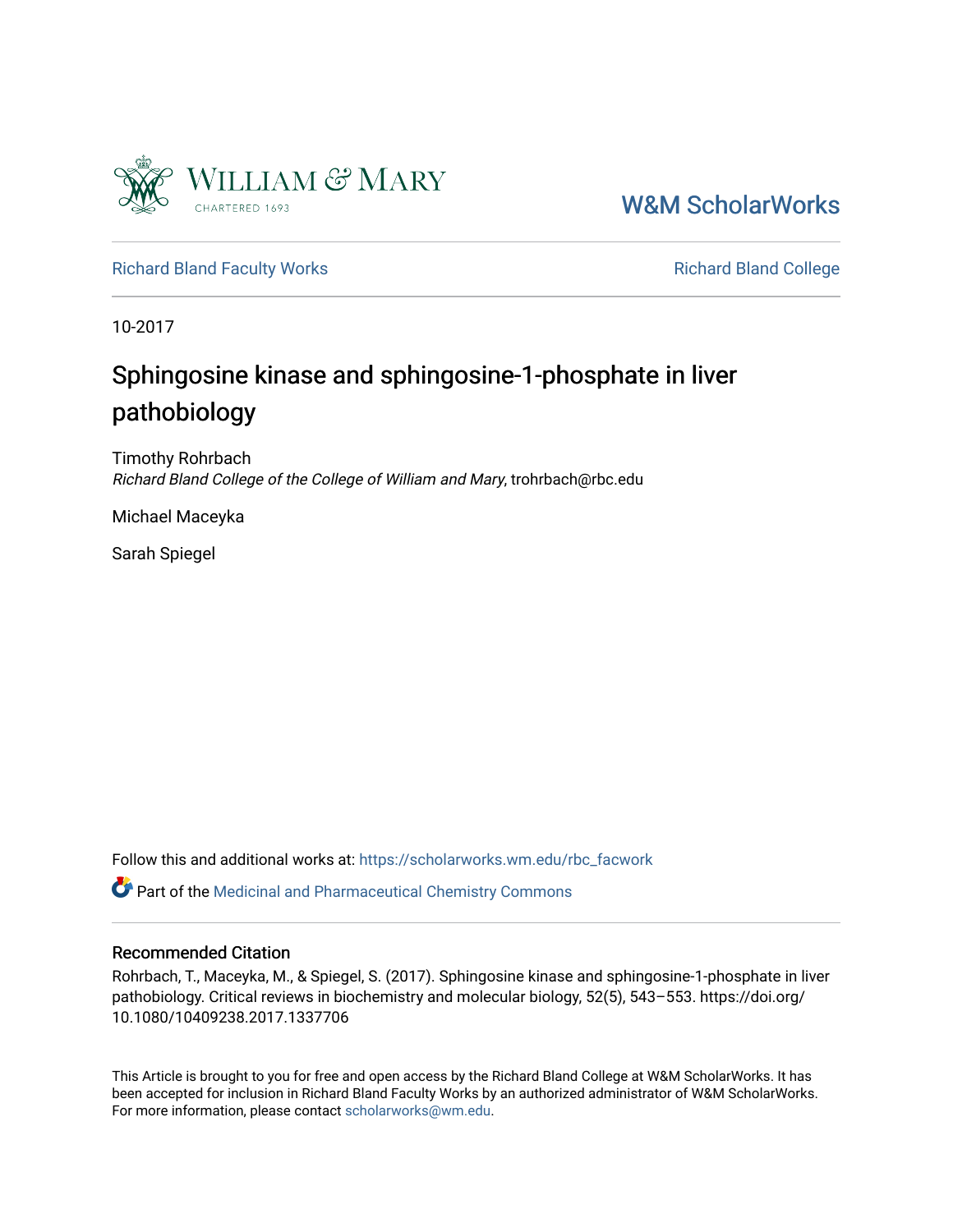

# **HHS Public Access**

Crit Rev Biochem Mol Biol. Author manuscript; available in PMC 2018 May 10.

Published in final edited form as:

Author manuscript

Crit Rev Biochem Mol Biol. 2017 October ; 52(5): 543–553. doi:10.1080/10409238.2017.1337706.

# **Sphingosine kinase and sphingosine-1-phosphate in liver pathobiology**

#### **Timothy Rohrbach**, **Michael Maceyka**, and **Sarah Spiegel**

Department of Biochemistry and Molecular Biology and the Massey Cancer Center, VCU School of Medicine, Richmond, VA, USA

# **Abstract**

Over 20 years ago, sphingosine-1-phosphate (S1P) was discovered to be a bioactive signaling molecule. Subsequent studies later identified two related kinases, sphingosine kinase 1 and 2, which are responsible for the phosphorylation of sphingosine to S1P. Many stimuli increase sphingosine kinase activity and S1P production and secretion. Outside the cell, S1P can bind to and activate five S1P-specific G protein-coupled receptors (S1PR1–5) to regulate many important cellular and physiological processes in an autocrine or paracrine manner. S1P is found in high concentrations in the blood where it functions to control vascular integrity and trafficking of lymphocytes. Obesity increases blood S1P levels in humans and mice. With the world wide increase in obesity linked to consumption of high-fat, high-sugar diets, S1P is emerging as an accomplice in liver pathobiology, including acute liver failure, metabolic syndrome, control of blood lipid and glucose homeostasis, nonalcoholic fatty liver disease, and liver fibrosis. Here, we review recent research on the importance of sphingosine kinases, S1P, and S1PRs in liver pathobiology, with a focus on exciting insights for new therapeutic modalities that target S1P signaling axes for a variety of liver diseases.

#### **Keywords**

Metabolic syndrome; nonalcoholic fatty liver disease; sphingosine-1-phosphate; acute liver failure; steatosis

# **Introduction**

Sphingosine, which is produced by hydrolysis of the sphingolipid core ceramide, is phosphorylated to the pluripotent bioactive signaling molecule sphingosine-1-phosphate (S1P) by sphingosine kinase 1 and 2 (SphK1 and SphK2). In addition to its role as a signaling molecule, production of S1P is required for the complete degradation of sphingoid bases and serves to reduce the level of ceramide, another signaling sphingolipid. Many cellular stimuli and hormones induce phosphorylation and activation of cytosolic SphK1 and its translocation to the plasma membrane where its substrate sphingosine resides. These

**CONTACT:** Sarah Spiegel, sarah.spiegel@vcuhealth.org, Department of Biochemistry and Molecular Biology and the Massey Cancer Center, VCU School of Medicine, 1101 East Marshal Street, Richmond, VA 23298, USA.

**Disclosure statement**

The authors declare that they have no conflicts of interest with the contents of this article.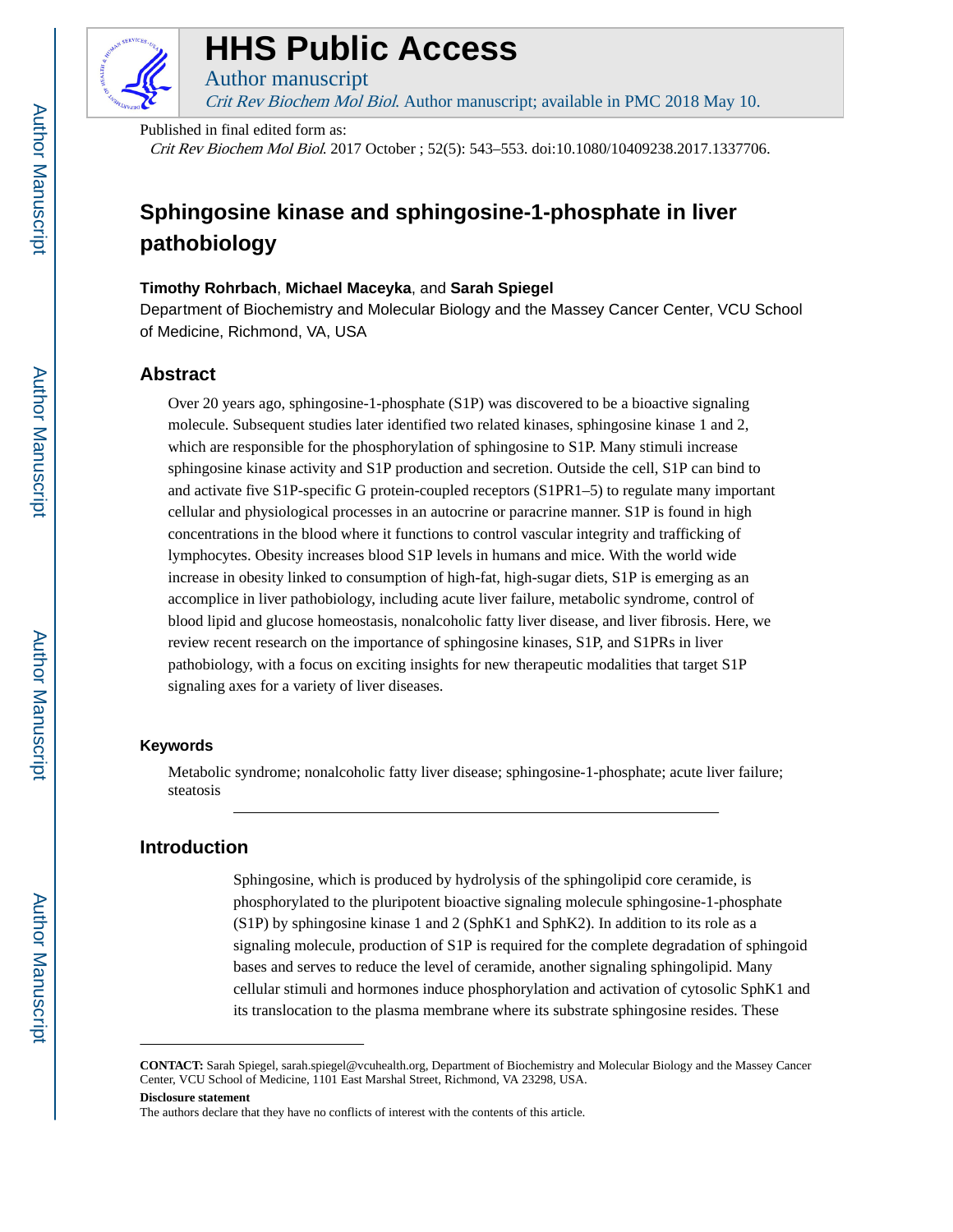topics have been reviewed extensively (Hannun and Obeid 2008, Maceyka et al. 2012, Maceyka and Spiegel 2014).

Newly produced S1P can be exported out of the cell by ATP-binding cassette (ABC) transporters or by major facilitator superfamily member spinster 2 (Spns2) (reviewed in Nishi et al. 2014, Takabe and Spiegel 2014) where it then can bind and activate a family of five S1P-specific G protein-coupled receptors (S1PR1–5), whose activation initiates a diverse range of cellular responses (Pyne and Pyne 2010, Maceyka and Spiegel 2014). Recently, several direct intracellular targets of S1P have been identified. For example, SphK1-produced S1P binds to and activates TNF receptor-associated factor 2 (TRAF2) that serves as a platform for recruitment and stimulation of IκB kinase, important for the activation of the transcription factor  $NF-\kappa B$  (Alvarez *et al.* 2010). In contrast to SphK1, SphK2 is typically found in intracellular compartments, including the endoplasmic reticulum, mitochondria, and nucleus (Maceyka and Spiegel 2014). Nuclear produced S1P has an important role in regulation of gene expression by acting as an endogenous inhibitor of histone deacetylases (Hait et al. 2009).

S1P is present in high levels in the blood and has emerged as a key mediator of numerous physiological and pathophysiological responses, such as cell growth and survival, differentiation, migration, vascular integrity, lymphocyte trafficking, and immune responses, to name a few (Pyne and Pyne 2010, Orr Gandy and Obeid 2013, Maceyka and Spiegel 2014). The liver is a vital organ in the body that is critical for many functions, including detoxification of various metabolites, and in carbohydrate, protein, amino acid, and lipid metabolism. Because of its multidimensional functions, liver disease can endanger survival of the whole organism. There has been a marked increase in the rate of obesity and obesityrelated diseases linked to the Western diet, and S1P is emerging as an important player in liver pathobiology. Here, we discuss the emerging role of the SphK/S1P/S1PR axis in the functions and pathobiology of the liver including acute liver failure (ALF), metabolic syndrome, control of blood lipid and glucose homeostasis, nonalcoholic fatty liver disease (NAFLD), and liver fibrosis (Figure 1 and Table 1).

# **Hepatic production of apoM regulates S1P plasma levels**

The liver is an important organ for regulating S1P levels in the blood, which in turn play a significant role in maintaining vascular and epithelial barriers, vascular tone and inflammation. Plasma S1P is mainly contributed by erythrocytes (Pappu et al. 2007), platelets, endothelial cells, and liver (Yatomi et al. 1997, Hanel et al. 2007, Bode et al. 2010, Jonnalagadda et al. 2014). Erythrocytes, which are an important source of plasma S1P, can phosphorylate sphingosine to generate as well as store S1P but the mechanism of their release of S1P is not well understood. Platelets also store S1P and release it upon activation (Jonnalagadda et al. 2014). In human plasma, the concentrations of S1P are around 1 lM and approximately 60% of S1P is associated with HDL and 40% with albumin (Aoki et al. 2005, Yatomi 2008, Christoffersen *et al.* 2011). Hepatocytes produce apolipoprotein M (apoM), a component of approximately 5% of the HDL particles that are the major carrier of plasma S1P (Frej *et al.* 2015, Ruiz *et al.* 2017). Indeed, circulating S1P levels were shown to directly correlate with apoM levels in mice and humans (Christoffersen *et al.* 2011, Kurano *et al.*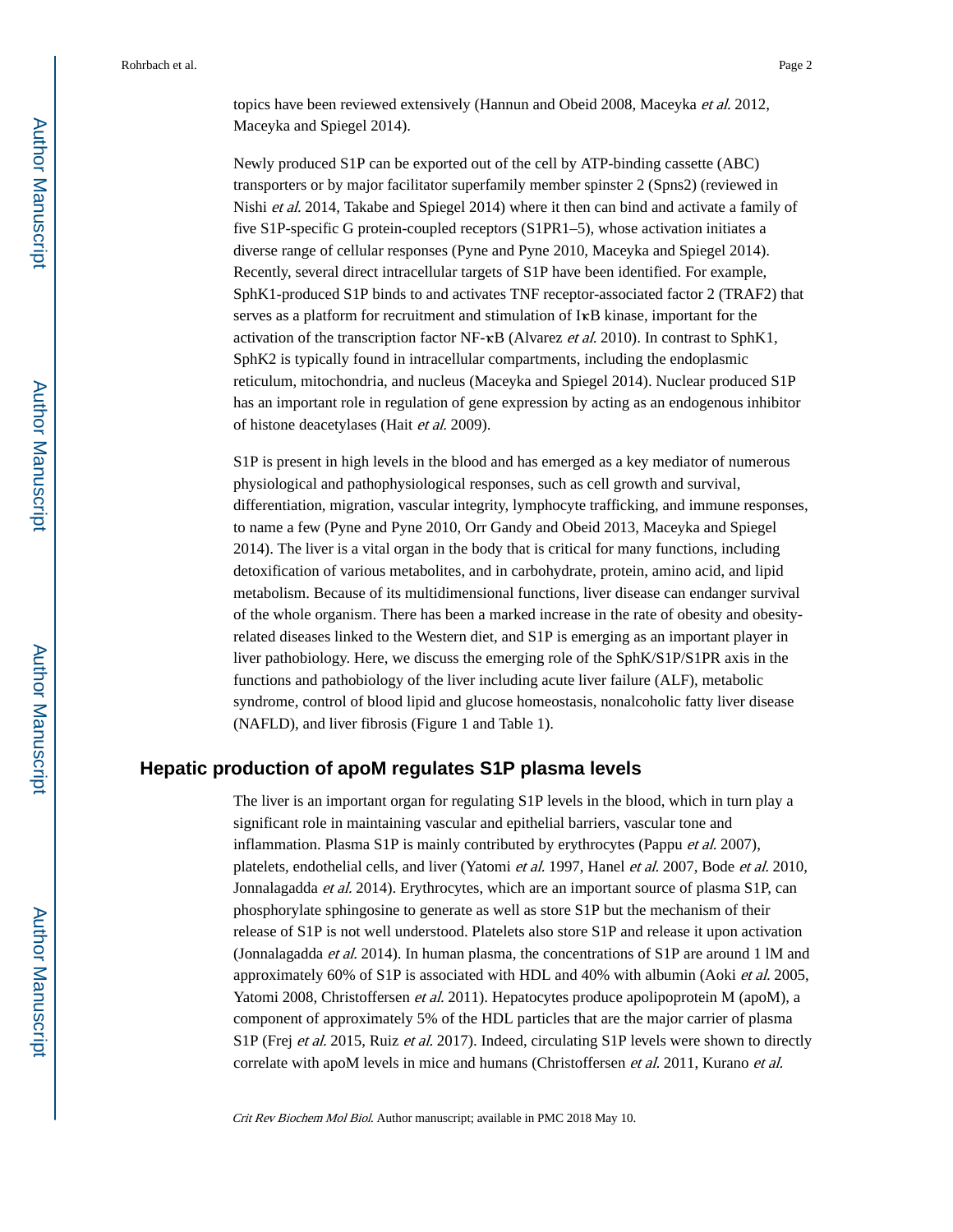2013, Liu et al. 2014, Frej et al. 2015). Crystal structure of the apoM-S1P complex and molecular dynamics studies indicate that apoM binds S1P in an amphipathic pocket of its lipocalin domain with high affinity and suggest that S1P is not spontaneously released from apoM but requires binding to other molecules such as the S1PRs (Christoffersen et al. 2011, Zhang et al. 2016). Binding of S1P to apoM was linked to the rate of secretion of apoM from hepatocytes as mutations which resulted in its signal sequence cleavage reduced the amount of S1P associated with HDL, decreased HDL particle size, and reduced circulating S1P in vivo (Liu et al. 2015). Intriguingly, LDL receptor overexpression also reduced circulating S1P and apoM levels and the rate of clearance of exogenous S1P–apoM complexes in an apoE-dependent manner (Kurano et al. 2015), suggesting multiple levels of regulation of circulating S1P levels by the liver.

Many lines of evidence have linked circulating S1P to the maintenance of endothelial barrier function (Christensen *et al.* 2016, Yanagida and Hla 2017). Current evidence suggests the ApoM–S1P–HDL complex secreted by the liver is the endogenous mediator of endothelial barrier integrity. HDL-delivered S1P activated S1PR1 on endothelial cells in vitro while HDL from apoM<sup>-/-</sup> mice, which have significantly reduced circulating S1P, did not (Christoffersen et al. 2011). ApoM/HDL induced S1PR1 internalization, activation of MAPK and Akt, and increased endothelial adherens junction formation. Other studies using selective agonists and antagonists have also linked vascular barrier integrity to S1PR1 but not to other S1PRs (Ruiz *et al.* 2017). Subsequently, it was shown that apo $M^{-/-}$  mice have increased basal lung vasculature leakage that was reversed with the S1PR1 agonist SEW2871. ApoM-delivered S1P also reduced edema in a subcutaneous inflammation model in a S1PR1-dependent fashion (Christensen et al. 2016). Plasma concentrations of apoM decrease during sepsis and in systemic inflammatory response syndrome in both mice and humans, and this reduction has been linked to cytokine-induced decreased hepatocyte production of apoM mRNA and protein (Feingold et al. 2008, Kumaraswamy et al. 2012). However, in many such studies, S1P levels were not directly measured. Similarly, it was shown that levels of S1P and apoM inversely correlated with vascular leakage in humans infected with dengue (Michels *et al.* 2015). Moreover, the ability of ApoM/HDL to act as a biased agonist on S1PR1 inhibits vascular inflammation, which may be related to the cardiovascular protective functions of HDL (Galvani et al. 2015). Together, these results indicate that circulating apoM–S1P produced by the liver is important for the maintenance of endothelial barrier integrity.

#### **Role of S1P in acute liver failure**

Though more rare than chronic liver diseases, ALF has high mortality rates. ALF has a variety of causes, including viral infection, toxins, and ischemia, and is mediated by hepatocyte dysfunction and/or apoptosis. Recent studies have implicated S1P in certain ALF models. Curiously, although in most studies S1P seems to contribute to liver damage, in others, it seems to have a protective role. For example, S1P is important for recruitment and activation of liver-damaging immune cells, and yet several in vitro studies indicate that S1P protects hepatocytes from apoptotic insults (Osawa et al. 2005, Liu et al. 2013, Nowatari et al. 2015).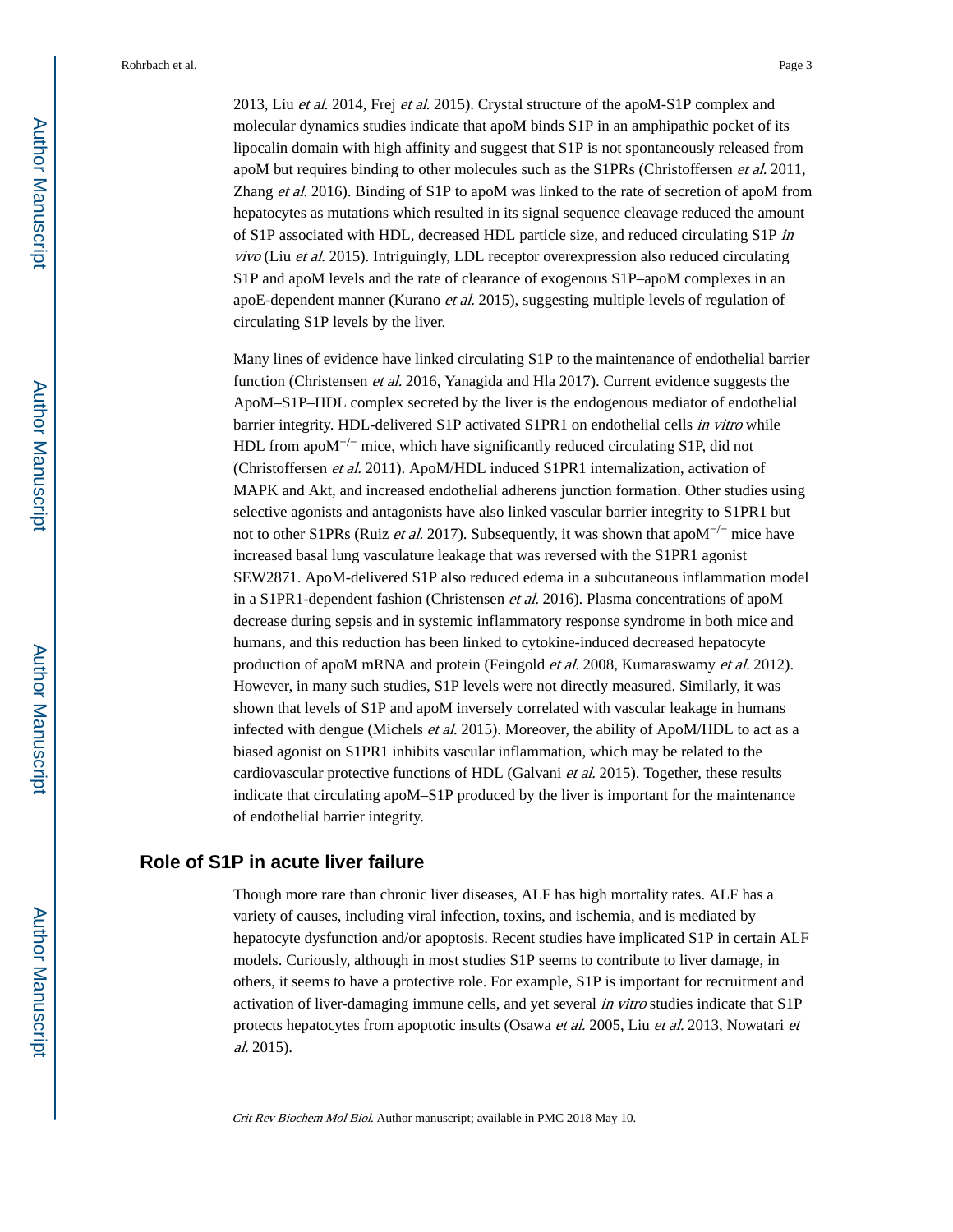#### **Inflammation-induced liver injury**

Hyperactivation of the immune system is a common pathological inducer of acute organ damage, including the liver, and mouse models have indicated that various liver-resident immune cells such as macrophages, natural killer T cells, and dendritic cells play important roles. Given the importance of S1P in regulation of trafficking and activation of a variety of immune cells, it is not surprising that S1P signaling is involved in induction of inflammation-mediated liver damage. In viral-induced ALF in rabbits, expression of SphK1, S1P levels, and S1PR1 are all increased in the liver, and correlated with TNF-α and IL-6 levels and disease severity (Crespo et al. 2016). In agreement, treatment with the S1PR1 functional antagonists FTY720 or KRP203, both of which induce lymphopenia, was protective in a concanavalin-A-mediated, T cell-dependent liver damage model (Kaneko et al. 2006). Similarly, in lipopolysaccharide (LPS)-induced liver failure, S1P accumulated and S1PR1 expression was upregulated in the liver (Rosenberg et al. 2016). In a different ALF model, treatment with LPS plus D-galactosamine (D-Gal) induced macrophage-dependent hepatocyte cell death and liver failure. LPS/D-Gal increased serum S1P levels and upregulated SphK1 expression in peripheral blood monocytes as well as in Kupffer cells, liver resident macrophages (Lei *et al.* 2015b). Treatment with a pan SphK inhibitor, N,Ndimethylsphingosine, reduced mortality and was associated with reduced liver inflammation and cell death, reduced serum markers of liver failure, AST and ALT, and serum levels of the cytokines TNF-α, IL-1, and IL-6. Further work implicated PKCδ in mediating the effects of SphK, as inhibition of SphK reduced the activation of PKCδ, and inhibition of PKCδ with Rottlerin also protected from LPS/D-Gal-induced ALF (Lei et al. 2015a). Another group extended these findings, demonstrating that LPS/D-Gal-induced ALF could be ameliorated with a more specific SphK1 inhibitor (Tian et al. 2016). Intriguingly, they showed that hepatic SphK1, S1PR1, and S1PR3 levels were all elevated in ALF, and that inhibitors of any one of these proteins reduced serum levels of the pro-inflammatory cytokines IL-6 and TNF-α. However, only inhibition of SphK1, but not S1PR1 or S1PR3, protected the liver by significantly reducing hepatic hemorrhage and caspase-3 activation as well as serum AST and ALT (Tian et al. 2016). An explanation for the discrepancy is that S1P can signal either through both S1PR1 and S1PR3 to induce ALF, or that SphK1 may promote ALF directly in the liver in a cytokine-independent manner. Another study also reported that LPS/D-Gal upregulated hepatic and PBMC SphK1 and that inhibition of the complement factor C5a receptor (C5aR), which is upregulated in liver and PBMCs during ALF, reduced SphK1 expression, serum TNF-α, IL-6, and IL-1β, liver damage, and mortality (Lei et al. 2016).

#### **Ischemia/reperfusion-induced liver injury**

Acute liver damage can also be induced by ischemia and reperfusion (I/R), as is often seen after liver transplantation. One group showed that activation of S1PR1, but not S1PR2 or S1PR3, protected the liver from I/R damage induced by restriction of blood flow in situ, reducing apoptosis and cytokine secretion and increasing vascular integrity in a MAPK- and Akt-dependent manner (Park et al. 2010). However, others demonstrated that S1P was increased in both I/R and transplanted livers. Treatment with a weak SphK2 inhibitor reduced S1P levels and improved survival and liver function (Shi et al. 2012). The SphK2 inhibitor also reduced activation of NF-κB and production of TNF-α and IL-1, which was accompanied by a marked reduction in the infiltration of monocytes, neutrophils, and CD4 +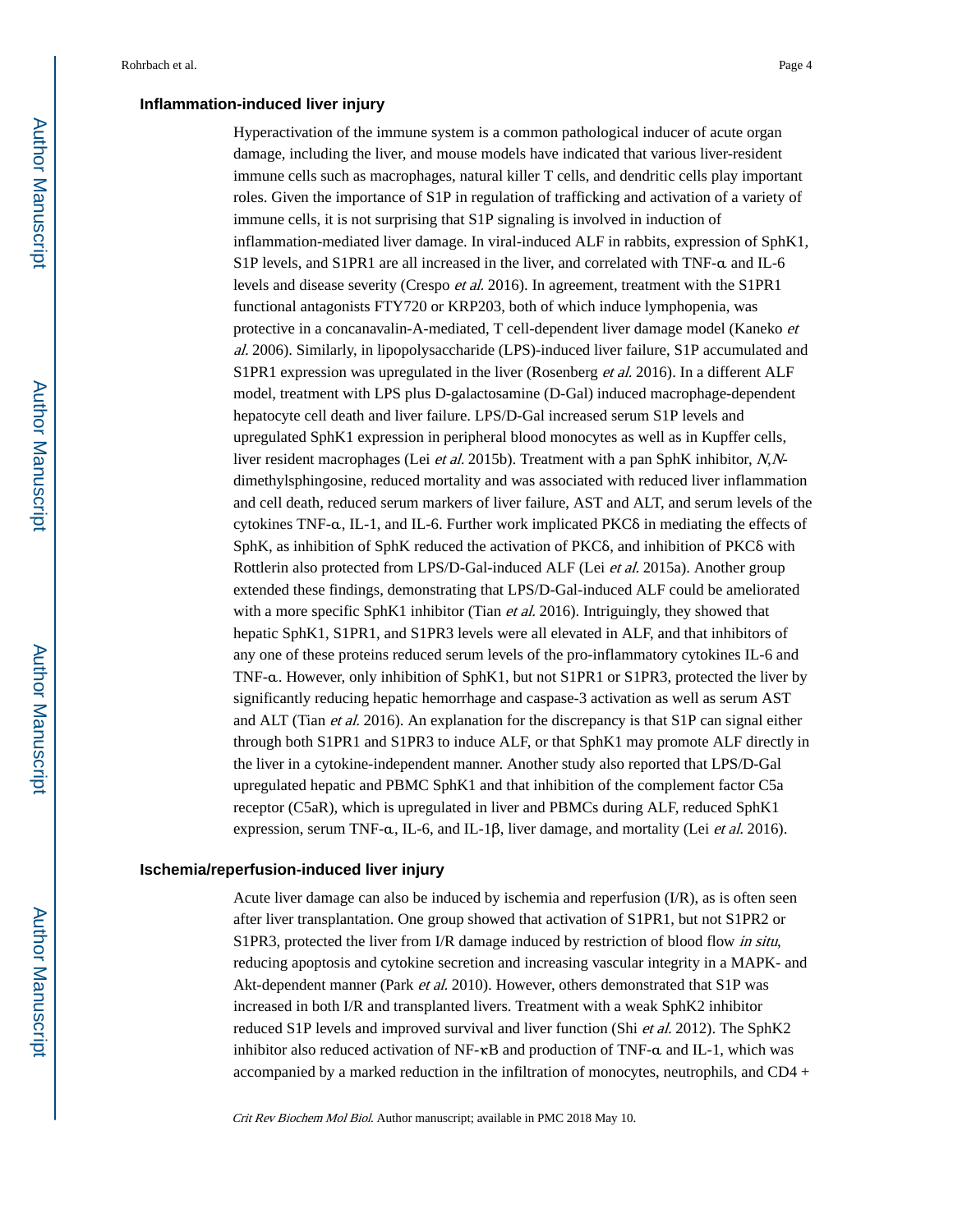T cells. These results suggest that the ischemic liver produces S1P that initiates secretion of cytokines and recruitment of inflammatory cells leading to organ damage and failure. Different effects of S1P noted above may be related to whether S1P is increased in the circulation (Park et al. 2010) or generated in the liver itself (Shi et al. 2012). It also cannot be excluded that the SphK2 inhibitor has additional targets. These studies highlight the need for analysis of S1P levels both in circulation and in the organ itself during I/R as well as thorough determination of effects of inhibitors and specificity of S1PR agonists/antagonists used.

# **S1P is an important mediator of liver fibrosis**

Chronic liver injury is a serious problem due to the associated apoptosis, inflammation and fibrosis. The latter is the most concerning aspect as it leads to cirrhosis, liver failure and ultimately requires liver transplantation (Bataller and Brenner 2005). Fibrosis is induced when quiescent hepatic stellate cells are induced to transdifferentiate to myofibroblasts, the cells responsible for laying down the fibrotic extracellular matrix (Pellicoro et al. 2014). It was suggested that the myofibroblasts, which express α-smooth muscle actin and secrete collagen I to form the fibrotic extracellular matrix, are dependent on the S1P axis (Sato et al. 2016). However, liver samples taken during resection for hepatocellular carcinoma showed no detectable differences in S1P levels between normal and fibrotic liver (Sato et al. 2016). Because SPNS2, a transporter of S1P, seemed to be elevated, it was suggested that S1P is transported out of hepatocytes and signals through S1PR2 in an autocrine loop that promotes fibrosis (Sato et al. 2016).

In contrast, another study found that S1P levels measured by HPLC were elevated in fibrotic human livers, as well as myofibroblast expression of S1PR1 and S1PR3, but not S1PR2 (Li et al. 2011). Migration of human myofibroblasts in vitro was S1PR1/3-dependent but independent of S1PR2 (Li et al. 2011). In subsequent studies, this group used a carbon tetrachloride-induced model of liver fibrosis in mice, and demonstrated that S1PR3 promoted recruitment of bone marrow mesenchymal stem cells to the liver that then differentiated into myofibroblasts. Moreover, prevention of the upregulation of S1PR3 via the RNA binding protein HuR reduced injury-induced migration of bone marrow mesenchymal stem cells to the liver (Chang et al. 2017). Furthermore, it has been suggested that S1P is synthesized in hepatocytes in response to palmitate and released into the extracellular environment leading to activation of hepatic stellate cells by binding to S1PR3 (Al Fadel et al. 2016). In contrast, others reported that the S1PR2 antagonist JTE-013 blocked liver fibrosis (Wang et al. 2015). Similar results were observed in a bile duct ligation-induced model of liver fibrosis in which knockout of S1PR2 was protective (Wang et al. 2017). Disruption of the hepatocyte–endothelium interaction in the injured liver frequently results in impaired regeneration and fibrosis. A recent study has shown that activation of endothelial S1PR1 by S1P bound to HDL enhances regeneration and inhibits fibrosis in the liver (Ding *et al.* 2016). Together, these studies suggest that there are multiple roles for S1P signaling through different S1PRs at various stages of liver fibrosis, which at times may be opposing. For example, while S1P signaling may increase fibrosis through recruitment and activation of hepatic stellate cells, S1PR1 signaling in the endothelium promotes proper neo-vascularization of damaged liver and prevention of further liver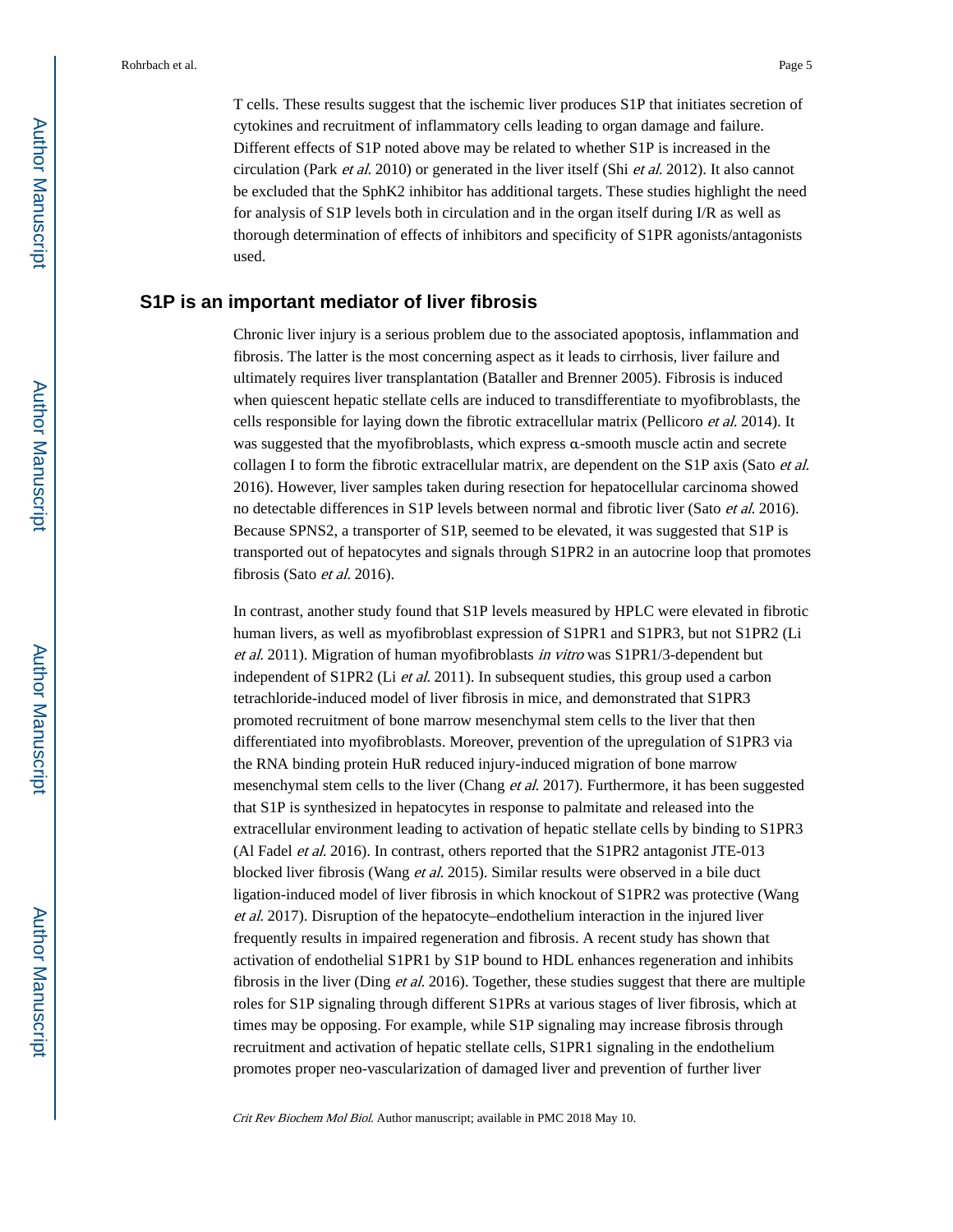damage (Ding *et al.* 2016). Further studies are needed to determine at which stages S1P plays a role in fibrosis or inflammation and whether altered S1P metabolism in fibrotic liver could be a therapeutic target.

#### **S1P signaling in viral hepatitis**

Hepatitis B virus (HBV) and hepatitis C virus (HCV) induce liver fibrosis in chronically infected patients and are two of the most common hepatic infections in the world (Rehermann and Nascimbeni 2005, Perz et al. 2006). Both viruses have an outer membrane derived from cellular membranes, and like most membrane viruses, sphingolipids are a crucial constituent of these viruses (Sakamoto et al. 2005, Grammatikos et al. 2015, Schneider-Schaulies and Schneider-Schaulies 2015). Indeed, myriocin, an inhibitor of SPT, the first and committed step in *de novo* sphingolipid biosynthesis, suppressed replication of HCV in cultured cells and in animals (Umehara et al. 2006). Yet, not much is known about the role of S1P or SphKs in HBV and HCV infections. Chronic infection with HBV contributes to development of HCC. The HBV X protein, a multifunctional regulatory protein that plays an important role in this process, upregulates SphK1 through the transcription factor AP2α, promoting proliferation of hepatoma cells (Lu et al. 2015). However, in contrast to SphK1 that promotes viral replication, SphK2 inhibits it (Yamane et al. 2014). These opposing effects were linked to differential effects on lipid peroxidation, with SphK2 promoted-lipid peroxidation reducing viral yields (Yamane et al. 2014). In HCV patients, serum S1P levels were reduced relative to HBV patients as measured by mass spectrometry (Grammatikos *et al.* 2015). Moreover, increased serum levels of the SphK substrates sphingosine and sphinganine correlated with liver fibrosis progression and poor treatment outcome in HCV but not in HBV infection (Grammatikos et al. 2015). This study suggests that sphingosine and sphinganine may be biomarkers for the progression of HCV infections and further studies are needed to evaluate their usefulness for noninvasive prediction of liver fibrosis.

# **Role of S1P signaling in fatty liver disease**

NAFLD is a prevailing health concern in the USA and is a spectrum disorder affecting the liver due primarily to overconsumption of fat-enriched food. Initially, accumulation of lipids leads to a relatively benign state of steatosis. However, over time, accumulation of lipids induces liver inflammation, termed steatohepatitis (NASH), characterized by increased immune cell infiltration followed by fibrosis. Further disease exacerbation leads to liver cirrhosis and ultimately hepatocellular carcinoma. Moreover, during disease progression, other metabolic issues typically arise, including insulin resistance and elevated triglycerides (Cohen and Chun 2011, Satapathy and Sanyal 2015).

High-fat diets (HFDs) are typically characterized by elevated levels of palmitate, the primary precursor of ceramide and other sphingolipids. Indeed, palmitate has been shown to induce sphingolipid synthesis in hepatocytes (Watt *et al.* 2012) and numerous reports have documented the relationship between a HFD, increased ceramide levels, and NAFLD. Elegant reviews have highlighted the numerous metabolic complications mediated by elevated ceramide that are associated with NAFLD (Chavez and Summers 2012, Pagadala et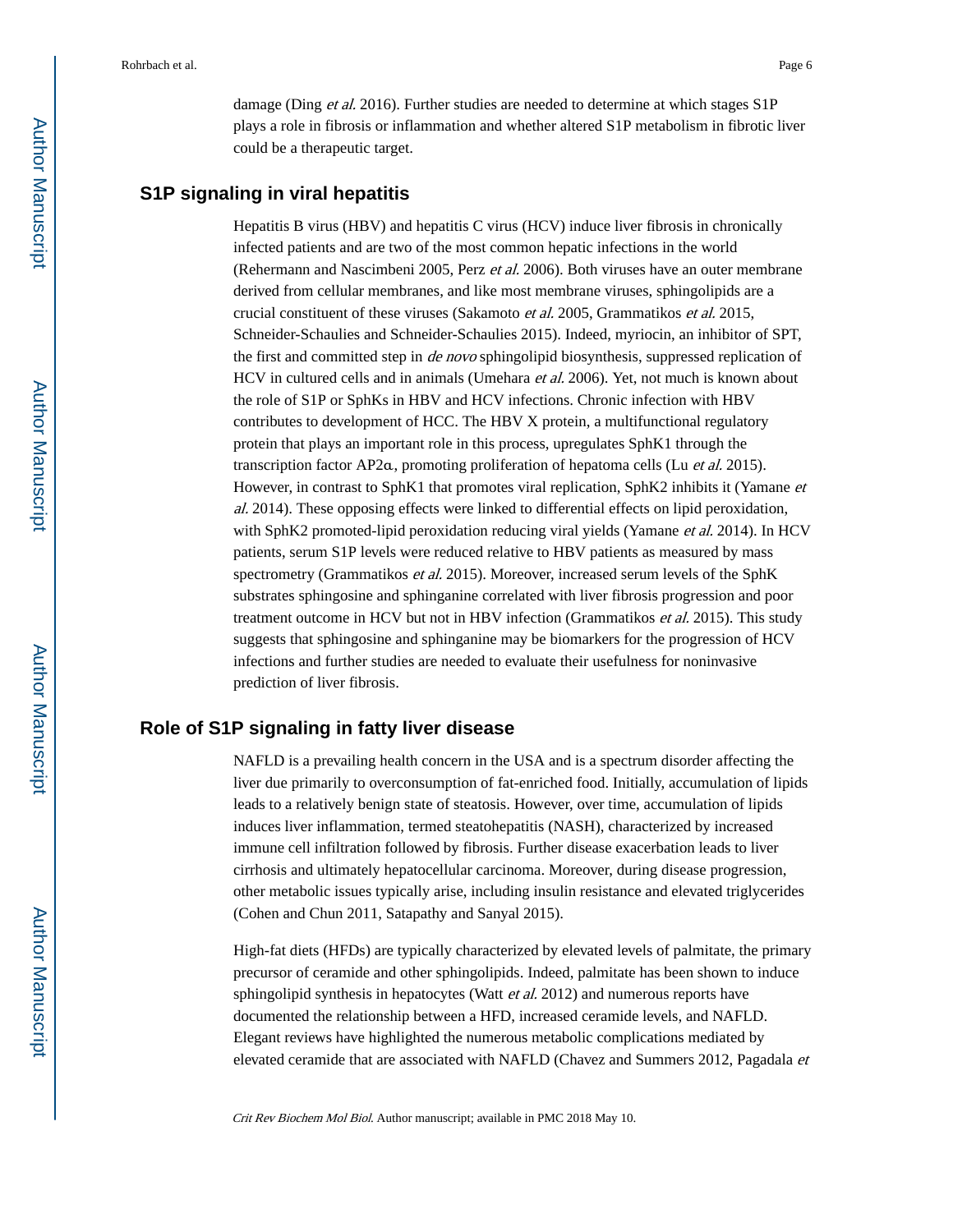al. 2012). It has been suggested that insulin resistance in obesity is associated with increases of pro-inflammatory cytokines TNF-α and IL-6 that can induce ceramide production in the liver. Ceramide, in turn, activates PP2A and attenuates Akt signaling, inducing apoptosis, causing hepatic insulin resistance (Chavez and Summers 2012). Ceramide also contributes to the development of NAFLD and progression to NASH (Pagadala et al. 2012). However, much less is known of the role of the ceramide metabolites sphingosine and S1P in NAFLD and metabolic syndrome.

Lipidomic analyzes of tissues from obese mice that were fed for 16–52 weeks on a HFD (42% kcal fat) provided some insights into how HFD affects sphingosine and S1P levels. As expected, these mice had elevated liver levels of palmitate-containing sphingolipids as well as sphingosine and S1P compared to normal chow fed mice. Moreover, these mice also had elevated levels of sphinganine and sphinganine-1-phosphate, suggesting that the increased dietary fat was inducing *de novo* sphingolipid synthesis (Sanyal and Pacana 2015). Consistent with these results, adding palmitic acid to primary mouse hepatocytes increased SphK1 expression, raised S1P levels, and increased lipid accumulation. Consistent with this, it was observed that SphK1 expression is increased in livers from humans with NAFLD and also in mice with high saturated fat feeding, which recapitulated the human disease (Geng et al. 2015). From these initial findings, it seems likely that SphK1 and formation of S1P play a role in regulation of lipid storage. Additional in vitro studies support the notion that SphK1 is a pro-steatosis gene. For example, SphK1 expression is closely linked to expression of the lipid storage gene PPARc (Ross et al. 2013, Geng et al. 2015). Further support came from the demonstration that weight gain and triglyceride levels in mice fed a 21% kcal fat diet enriched with fructose for 24 weeks were lower in SphK1 knockout mice compared to wild type mice. Importantly, hepatic pathology was less severe in the SphK1<sup> $-/-$ </sup> mice as determined by the NAFLD Activity Score (Chen et al. 2016a). However, the role of SphK1 in NAFLD is not limited to steatosis (Figure 2). Mouse and rat models of NAFLD have shown that SphK1 is important in hepatic inflammation and progression to steatohepatitis (Wang et al. 2013, Geng et al. 2015). After 18 weeks on a high saturated fat diet, there were elevated numbers of macrophages recruited to the liver that correlated with increased inflammatory cytokines such as TNF-α and MCP1 (Geng et al. 2015). Moreover, although SphK1 knockout mice gained weight to a similar extent as their wild type littermates, they had reduced liver lipid accumulation, cytokine signaling, and macrophage accumulation. In *vitro*, the saturated fat palmitate induced hepatocyte expression of  $\text{SphK1}, \text{TNF-a},$  and MCP1, and this effect could be blocked by knockdown of either SphK1 or S1PR1. These data suggest that saturated fats upregulate SphK1 and S1P that signals through S1PRs to promote inflammatory signaling in the liver (Geng *et al.* 2015). This may have clinical relevance as patients with nonalcoholic steatohepatitis have elevated liver levels of SphK1. Elevation of liver SphK1 and S1PRs was also observed in a rat model of steatohepatitis induced by a high fructose diet (Wang *et al.* 2013). Similarly, in a rat model of high fatinduced NAFLD, inhibition of sphingolipid synthesis with myriocin decreased ceramide and sphinganine and concomitantly reduced signs of NAFLD, including reduced liver enzymes (Kurek et al. 2014). Myriocin-treated animals on the high fat diet also had reduced liver fat accumulation and reduced immune cell infiltration (Chavez and Summers 2012).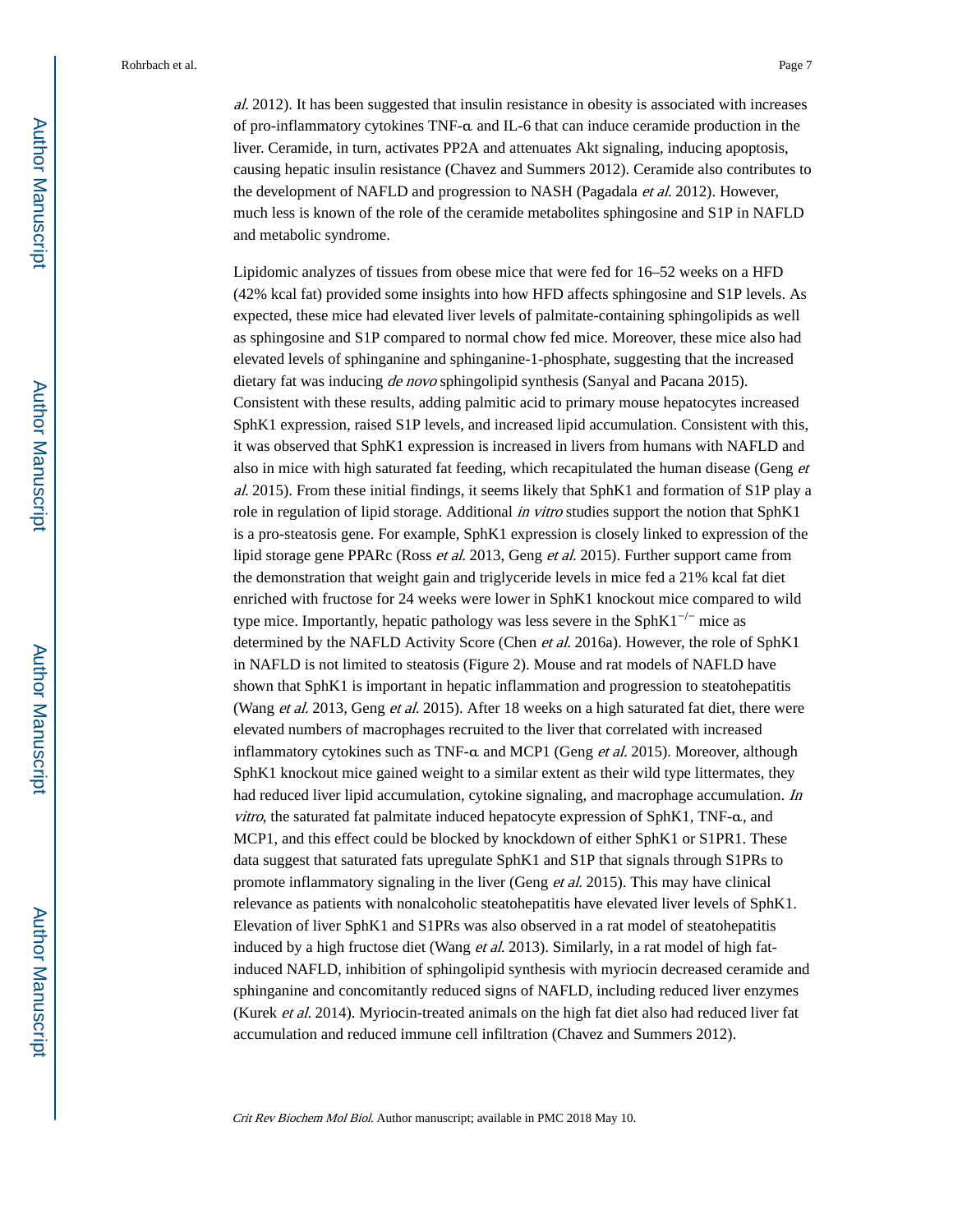Deposition of fat and free fatty acids in the liver can cause lipotoxicity involved in the development and progression of fatty liver diseases. SphK1 expression suppressed ER stress-mediated pro-apoptotic pathways and prevented IRE1α activation and JNK phosphorylation (Qi et al. 2015). Thus, this study provides further evidence for a role of SphK1 in hepatocyte survival and uncovers a novel mechanism of protection against ER stress-mediated cell death (Qi et al. 2015). SphK2 has been less well studied but also appears to have a role in NAFLD. SphK2 was upregulated in murine liver after administration of the ER-stress inducing agent tunicamycin (Lee et al. 2015). Lentiviral overexpression of SphK2 in liver of mice led to increased phosphorylation of Akt in liver, muscle and adipose tissue. In addition, mice overexpressing SphK2 demonstrated improved glucose tolerance while on a 60% kcal fat diet compared to wild type mice. Moreover, fatty acid oxidation was increased in these mice that were accompanied by elevated S1P levels (Lee et al. 2015). Similarly, it was found that in contrast to SphK1 knockout mice, SphK2 knockout mice rapidly developed steatosis on a HFD (Nagahashi et al. 2015). The increased liver fat accumulation was linked in this study to the role of SphK2 in promoting transcription by producing S1P in the nucleus that inhibited HDAC activity, by showing that SphK2 knockout mice had reduced expression of a number of genes involved in hepatic lipid metabolism. Intriguingly, it was also found that S1PR2 knockout mice had a similar phenotype as the SphK2 knockouts that was suggested to be due to the inability of the S1PR2 mice to upregulate SphK2 in response to a HFD (Nagahashi *et al.* 2015).

Additional insight into the roles SphKs and S1P in NAFLD has come from studies using FTY720, a prodrug that is phosphorylated mainly by SphK2 to produce FTY720-phosphate that is a S1P mimetic that is a ligand of all of the S1PRs except S1PR2 (Brinkmann *et al.*) 2010). FTY720-phosphate also acts as a functional antagonist for S1PR1 as it induces its degradation. Many studies have demonstrated that this effect on S1PR1 interferes with and ultimately mitigates immune responses (Brinkmann et al. 2010). In a murine model of NAFLD, administration of FTY720 reduced liver/body weight ratio along with decreased hepatic inflammation, fibrosis and hepatocyte ballooning (Mauer *et al.* 2017). Perhaps most importantly, FTY720 treatment was able to reverse NAFLD symptoms even after they had already been initiated, suggesting that FTY720 may be a useful therapeutic for these liver disorders.

## **Role of liver S1P signaling in metabolic syndrome**

Though it has many causes, NAFLD is commonly associated with metabolic syndrome, the name given to a collection of symptoms, including obesity, insulin resistance, dyslipidemia, and hypertension, that predispose individuals to type 2 diabetes, cancer, and cardiovascular diseases. Metabolic syndrome is a serious health issue, affecting nearly 1 in 4 US adults (Beltran-Sanchez et al. 2013), and involves multiple organs, including the pancreas, skeletal muscle, adipocytes, and the immune system. Because the role of S1P in these various organs and metabolic diseases has been recently reviewed (Brice and Cowart 2011, Chen et al. 2016b), this section will focus specifically on the role of S1P signaling in the liver in metabolic syndrome. The liver plays a very important function in maintaining systemic glucose levels by producing glucose during periods of glucose deprivation (Saltiel and Kahn 2001). Adenoviral delivery of SphK1 to the liver greatly reduced blood glucose levels and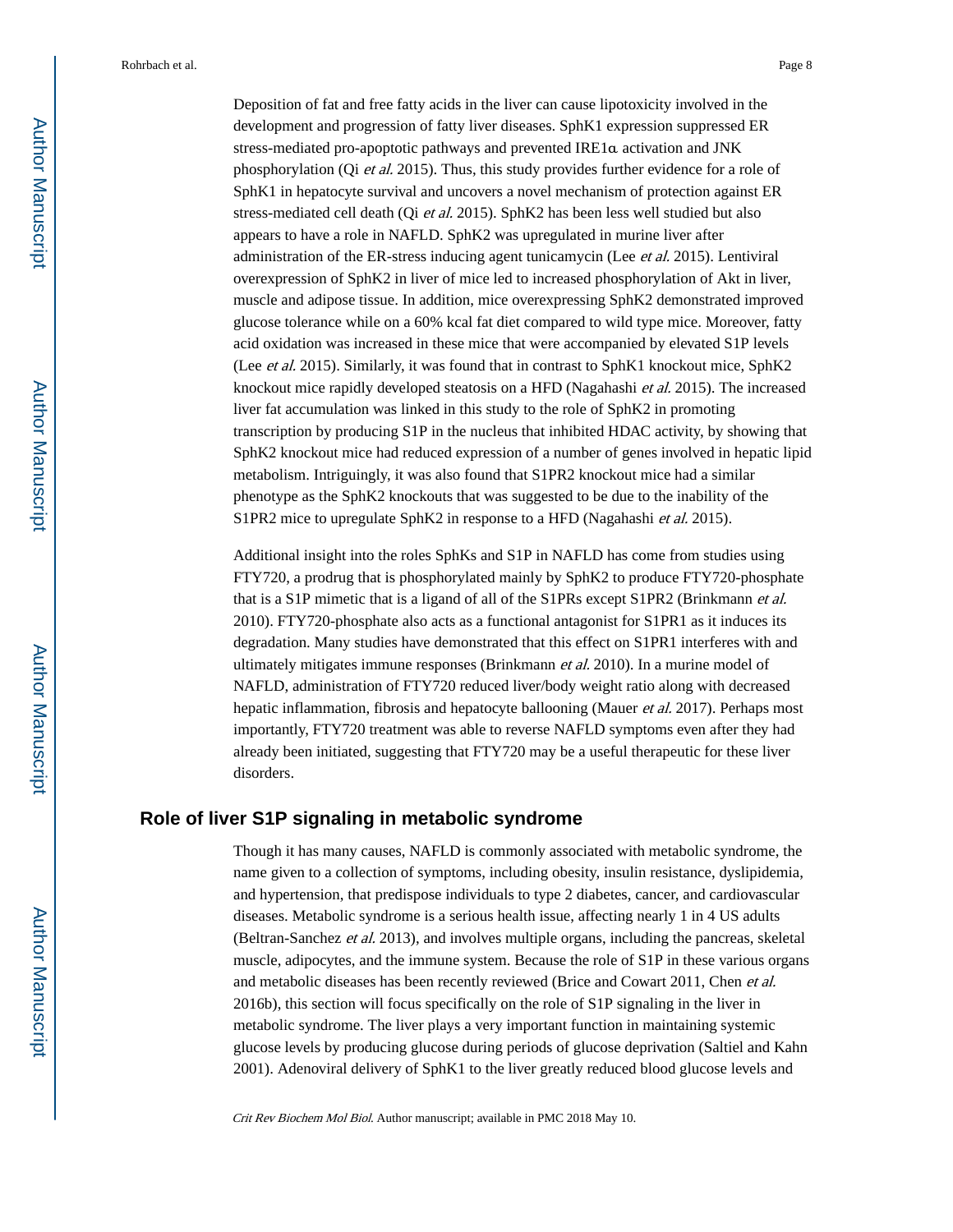dyslipidemia in the KK/Ay mouse model of type 2 diabetes (Ma et al. 2007). The protective effect of SphK1 was linked to its enhancement of insulin-stimulated kinases Akt and GSK3β. Although hepatic SphK1 was downregulated in mice fed a high-fat high-sucrose diet, overexpression of SphK1 in liver reduced triglyceride content in mice fed a low but not HFD and had no effect on glucose tolerance (Kowalski et al. 2015). Conversely, in hepatocytes, palmitate was shown to induce S1P production that opposed insulin signaling (Fayyaz et al. 2014). In addition, S1P was elevated in the livers of New Zealand obese mice, and S1PR2 inhibition reversed the insulin resistance in these mice. Interestingly, glucose stimulated SphK2 and increased S1P in pancreatic islets that correlated with increased glucose-stimulated insulin secretion (Cantrell Stanford et al. 2012). Moreover, treatment of mice with a SphK inhibitor impaired glucose disposal due to decreased plasma insulin levels, suggesting that S1P may be involved in glucose stimulated insulin secretion from beta cells (Cantrell Stanford et al. 2012). Hepatic overexpression of SphK2 in mice fed a HFD also increased S1P, and also decreased hepatic accumulation of lipid droplets by a SphK2-dependent increase in fatty acid oxidation in liver. In addition, glucose intolerance and insulin resistance were markedly reduced by improved hepatic insulin signaling through SphK2 upregulation (Lee et al. 2015). Because the ER stress-mediated UPR pathways upregulate SphK2 expression, it was suggested that this ameliorates hepatic steatosis and insulin resistance in mice (Lee et al. 2015).

Another area of research that has recently received much attention is related to the effects of adiponectin, which controls glucose and lipid homeostasis, on sphingolipid metabolism. A series of studies have shown that binding of adiponectin to its receptors AdipoR1 and AdipoR2, led to enhanced deacylation of ceramide to sphingosine and increased conversion to S1P. This conversion promoted survival of functional beta cells, allowing for sufficient insulin production to meet insulin demands. Alleviation of ceramide accumulation in the liver also led to improvements in hepatic insulin action (Holland et al. 2011, 2013).

# **Concluding remarks**

S1P, the enzymes that control its levels through synthesis and degradation, and the multiple receptors that respond to it have important roles in numerous physiological hepatic functions and are critically involved in hepatic pathologies, particularly NAFLD and HCC. Thus, to mitigate their pathological contributions, development of targeted pharmacological interventions is being actively pursued. However, utilization of these approaches will require significant preliminary studies as S1P has pleiotropic effects depending on the receptor targeted or even the cell types in which S1PRs are expressed. Given the critical roles for S1P reviewed here, it is hoped that further pharmacological studies will not only provide useful therapeutics but will also aid in elucidating the mechanisms for the actions of S1P in different hepatic pathologies.

#### **Acknowledgments**

#### **Funding**

This work was supported by National Institutes of Health grant No. R01GM043880 to S.S. T.R. was supported by T32 training grant in Digestive Disease and Liver Disease 5T32DK007150–39.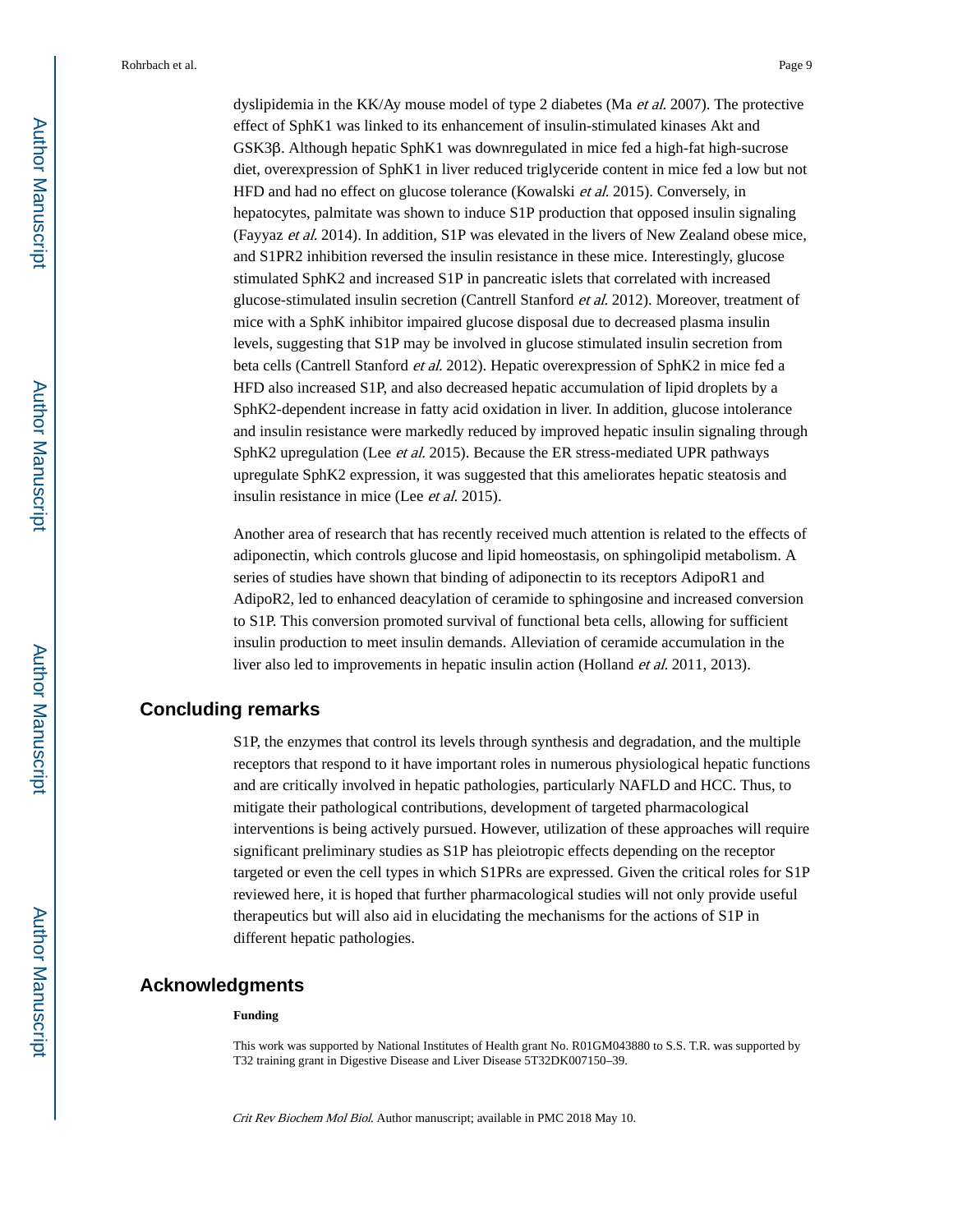# **References**

- Al Fadel F, et al. Involvement of sphingosine 1-phosphate in palmitate-induced non-alcoholic fatty liver disease. Cell cellular physiology and biochemistry: international journal of experimental cellular physiology, biochemistry, and pharmacology. 2016; 40:1637–1645.
- Alvarez SE, et al. Sphingosine-1-phosphate is a missing cofactor for the e3 ubiquitin ligase TRAF2. Nature. 2010; 465:1084–1088. [PubMed: 20577214]
- Aoki S, et al. Sphingosine 1-phosphate-related metabolism in the blood vessel. Journal of biochemistry. 2005; 138:47–55. [PubMed: 16046448]
- Bataller R, Brenner DA. Liver fibrosis. Journal of clinical investigation. 2005; 115:209–218. [PubMed: 15690074]
- Beltran-Sanchez H, et al. Prevalence and trends of metabolic syndrome in the adult U.S. population, 1999–2010. Journal of the American College of Cardiology. 2013; 62:697–703. [PubMed: 23810877]
- Bode C, et al. Erythrocytes serve as a reservoir for cellular and extracellular sphingosine 1-phosphate. Journal of cellular biochemistry. 2010; 109:1232–1243. [PubMed: 20186882]
- Brice SE, Cowart LA. Sphingolipid metabolism and analysis in metabolic disease. Advances in experimental medicine and biology. 2011; 721:1–17. [PubMed: 21910079]
- Brinkmann V, et al. Fingolimod (fty720): discovery and development of an oral drug to treat multiple sclerosis. Nature reviews drug discovery. 2010; 9:883–897. [PubMed: 21031003]
- Cantrell Stanford J, et al. Sphingosine 1-phosphate (S1P) regulates glucose-stimulated insulin secretion in pancreatic beta cells. The journal of biological chemistry. 2012; 287:13457–13464. [PubMed: 22389505]
- Chang N, et al. Hur mediates motility of human bone marrow-derived mesenchymal stem cells triggered by sphingosine 1-phosphate in liver fibrosis. Journal of molecular medicine. 2017; 95:69–82. [PubMed: 27543493]
- Chavez JA, Summers SA. A ceramide-centric view of insulin resistance. Cell metabolism. 2012; 15:585–594. [PubMed: 22560211]
- Chen J, et al. Deletion of sphingosine kinase 1 ameliorates hepatic steatosis in diet-induced obese mice: role of PPARc. Biochimica et biophysica acta. 2016a; 1861:138–147. [PubMed: 26615875]
- Chen W, et al. Sphingosine 1-phosphate in metabolic syndrome (review). International journal of molecular medicine. 2016b; 38:1030–1038. [PubMed: 27600830]
- Christensen PM, et al. Impaired endothelial barrier function in apolipoprotein M-deficient mice is dependent on sphingosine-1-phosphate receptor 1. The FASEB journal: official publication of the Federation of American Societies for Experimental Biology. 2016; 30:2351–2359. [PubMed: 26956418]
- Christoffersen C, et al. Endothelium-protective sphingosine-1-phosphate provided by HDL-associated apolipoprotein m. Proceedings of the National Academy of Sciences of the United States of America. 2011; 108:9613–9618. [PubMed: 21606363]
- Cohen JA, Chun J. Mechanisms of fingolimod's efficacy and adverse effects in multiple sclerosis. Annals of neurology. 2011; 69:759–777. [PubMed: 21520239]
- Crespo I, et al. Melatonin inhibits the sphingosine kinase 1/sphingosine-1-phosphate signaling pathway in rabbits with fulminant hepatitis of viral origin. Journal of pineal research. 2016; 61:168–176. [PubMed: 27101794]
- Davaille J, et al. Antiproliferative properties of sphingosine 1-phosphate in human hepatic myofibroblasts. A cyclooxygenase-2 mediated pathway. The journal of biological chemistry. 2000; 275:34628–34633. [PubMed: 10942778]
- Davaille J, et al. Sphingosine 1-phosphate triggers both apoptotic and survival signals for human hepatic myofibroblasts. The journal of biological chemistry. 2002; 277:37323–37330. [PubMed: 12138095]
- Ding BS, et al. HDL activation of endothelial sphingosine-1-phosphate receptor-1 (S1P1) promotes regeneration and suppresses fibrosis in the liver. JCI insight. 2016; 1:e87058. [PubMed: 28018969]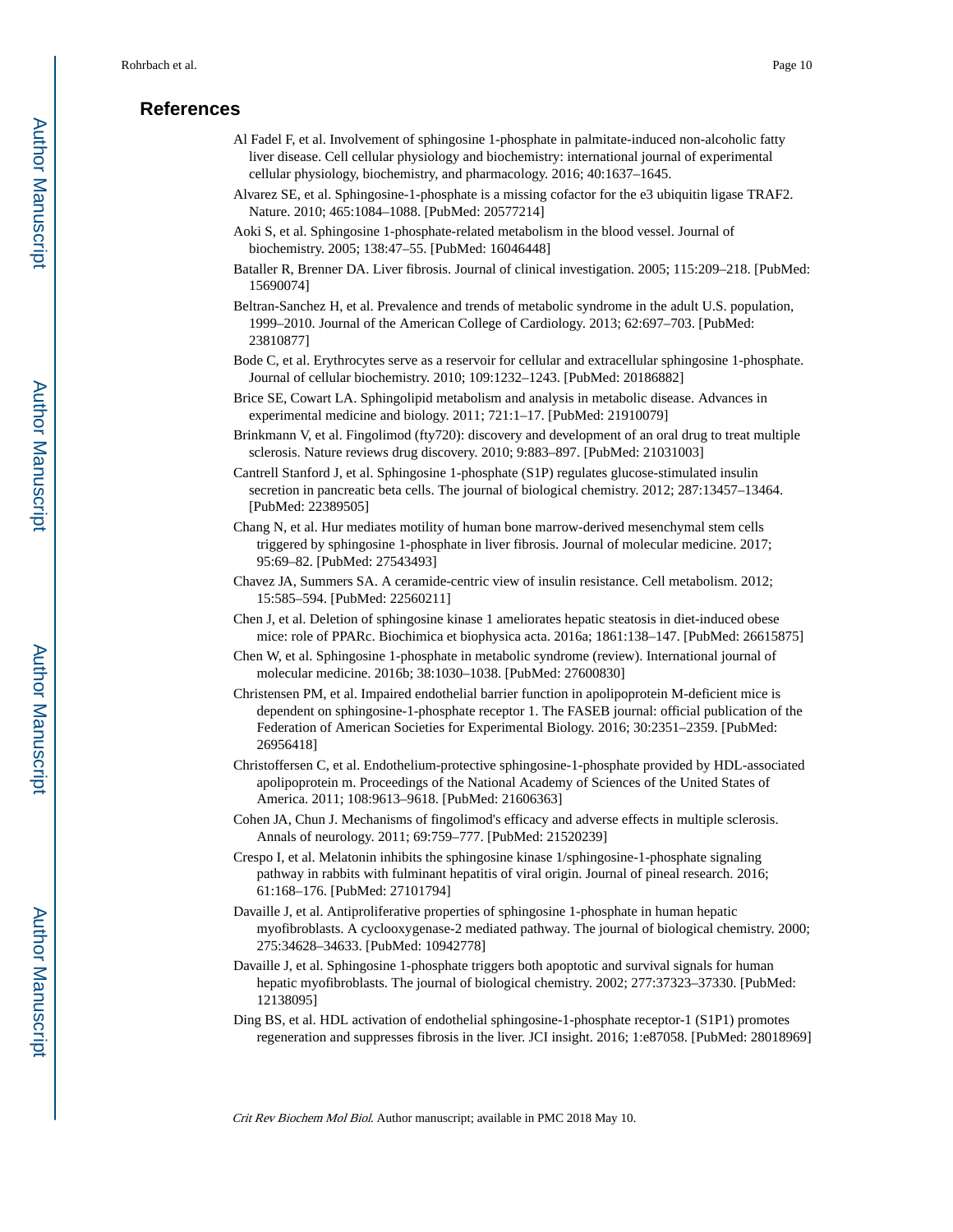- Fayyaz S, et al. Involvement of sphingosine 1-phosphate in palmitate-induced insulin resistance of hepatocytes via the S1P2 receptor subtype. Diabetologia. 2014; 57:373–382. [PubMed: 24292566]
- Feingold KR, et al. Infection and inflammation decrease apolipoprotein M expression. Atherosclerosis. 2008; 199:19–26. [PubMed: 18054359]
- Fox TE, et al. Circulating sphingolipid biomarkers in models of type 1 diabetes. Journal of lipid research. 2011; 52:509–517. [PubMed: 21068007]
- Frej C, et al. Quantification of sphingosine 1-phosphate by validated LC–MS/MS method revealing strong correlation with apolipoprotein m in plasma but not in serum due to platelet activation during blood coagulation. Analytical and bioanalytical chemistry. 2015; 407:8533–8542. [PubMed: 26377937]
- Galvani S, et al. HDL-bound sphingosine 1-phosphate acts as a biased agonist for the endothelial cell receptor S1P1 to limit vascular inflammation. Science signalling. 2015; 8:ra79.
- Geng T, et al. SPHK1 mediates hepatic inflammation in a mouse model of NASH induced by high saturated fat feeding and initiates proinflammatory signaling in hepatocytes. Journal of lipid research. 2015; 56:2359–2371. [PubMed: 26482537]
- Grammatikos G, et al. Variations in serum sphingolipid levels associate with liver fibrosis progression and poor treatment outcome in hepatitis C virus but not hepatitis B virus infection. Hepatology. 2015; 61:812–822. [PubMed: 25348752]
- Hait NC, et al. Regulation of histone acetylation in the nucleus by sphingosine-1-phosphate. Science. 2009; 325:1254–1257. [PubMed: 19729656]
- Hanel P, et al. Erythrocytes store and release sphingosine 1-phosphate in blood. The FASEB journal: official publication of the Federation of American Societies for Experimental Biology. 2007; 21:1202–1209. [PubMed: 17215483]
- Hannun YA, Obeid LM. Principles of bioactive lipid signalling: lessons from sphingolipids. Nature reviews molecular cell biology. 2008; 9:139–150. [PubMed: 18216770]
- Holland WL, et al. Receptor-mediated activation of ceramidase activity initiates the pleiotropic actions of adiponectin. Nature medicine. 2011; 17:55–63.
- Holland WL, et al. An fgf21-adiponectin-ceramide axis controls energy expenditure and insulin action in mice. Cell metabolism. 2013; 17:790–797. [PubMed: 23663742]
- Ikeda H, et al. Sphingosine 1-phosphate regulates regeneration and fibrosis after liver injury via sphingosine 1-phosphate receptor 2. Journal of lipid research. 2009; 50:556–564. [PubMed: 18955732]
- Ikeda H, et al. Plasma concentration of bioactive lipid mediator sphingosine 1-phosphate is reduced in patients with chronic hepatitis C. Clinica chimica acta; international journal of clinical chemistry. 2010; 411:765–770. [PubMed: 20188085]
- Jeong JK, et al. Modulation of the expression of sphingosine 1-phosphate 2 receptors regulates the differentiation of pre-adipocytes. Molecular medicine reports. 2015; 12:7496–7502. [PubMed: 26459774]
- Jonnalagadda D, et al. Granule-mediated release of sphingosine-1-phosphate by activated platelets. Biochimica et biophysica acta. 2014; 1841:1581–1589. [PubMed: 25158625]
- Kaneko T, et al. Sphingosine-1-phosphate receptor agonists suppress concanavalin a-induced hepatic injury in mice. Biochemical and biophysical research communications. 2006; 345:85–92. [PubMed: 16674913]
- Kowalski GM, et al. Plasma sphingosine-1-phosphate is elevated in obesity. PLoS one. 2013; 8:e72449. [PubMed: 24039766]
- Kowalski GM, et al. Overexpression of sphingosine kinase 1 in liver reduces triglyceride content in mice fed a low but not high-fat diet. Biochimica et biophysica acta. 2015; 1851:210–219. [PubMed: 25490466]
- Kumaraswamy SB, et al. Decreased plasma concentrations of apolipoprotein m in sepsis and systemic inflammatory response syndromes. Critical care. 2012; 16:R60. [PubMed: 22512779]
- Kurano M, et al. Liver involvement in sphingosine 1-phosphate dynamism revealed by adenoviral hepatic overexpression of apolipoprotein M. Atherosclerosis. 2013; 229:102–109. [PubMed: 23664237]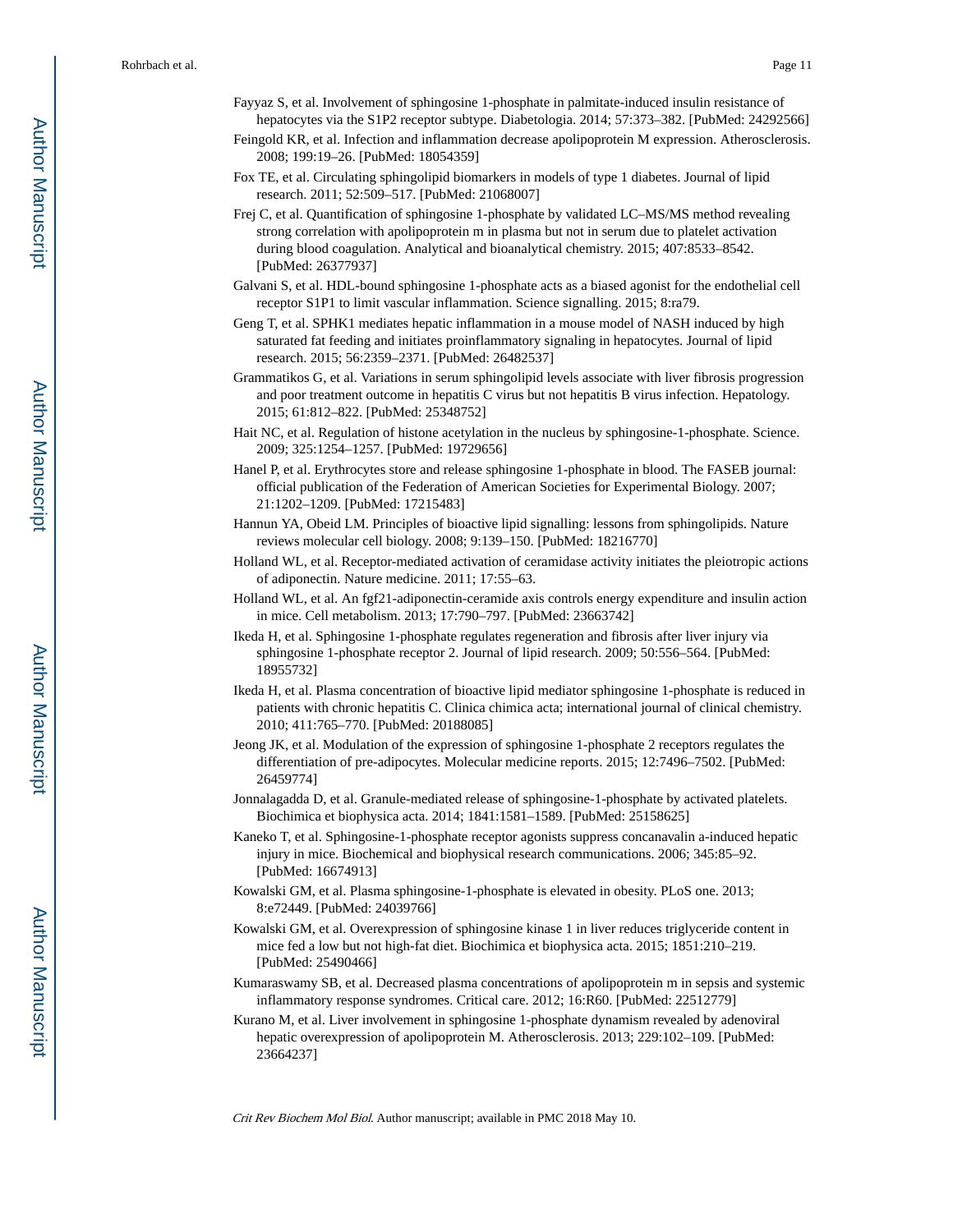- Kurano M, et al. LDL receptor and apoE are involved in the clearance of apoM-associated sphingosine 1-phosphate. The journal of biological chemistry. 2015; 290:2477–2488. [PubMed: 25505264]
- Kurek K, et al. Inhibition of ceramide *de novo* synthesis reduces liver lipid accumulation in rats with nonalcoholic fatty liver disease. Liver international: official journal of the liver. 2014; 34:1074– 1083.
- Lee SY, et al. Activation of sphingosine kinase 2 by endoplasmic reticulum stress ameliorates hepatic steatosis and insulin resistance in mice. Hepatology. 2015; 62:135–146. [PubMed: 25808625]
- Lei YC, et al. Sphingosine kinase 1 dependent protein kinase c-delta activation plays an important role in acute liver failure in mice. World journal of gastroenterology. 2015a; 21:13438–13446. [PubMed: 26730154]
- Lei YC, et al. Inhibition of sphingosine kinase 1 ameliorates acute liver failure by reducing highmobility group box 1 cytoplasmic translocation in liver cells. World journal of gastroenterology. 2015b; 21:13055–13063. [PubMed: 26676341]
- Lei YC, et al. C5a/c5aR pathway is essential for up-regulating SPHK1 expression through p38-mapk activation in acute liver failure. World journal of gastroenterology. 2016; 22:10148–10157. [PubMed: 28028363]
- Li C, et al. Homing of bone marrow mesenchymal stem cells mediated by sphingosine 1-phosphate contributes to liver fibrosis. Journal of hepatology. 2009; 50:1174–1183. [PubMed: 19398237]
- Li C, et al. Sphingosine 1-phosphate (S1P)/S1P receptors are involved in human liver fibrosis by action on hepatic myofibroblasts motility. Journal of hepatology. 2011; 54:1205–1213. [PubMed: 21145832]
- Liu Y, et al. Hepatopoietin Cn reduces ethanol-induced hepatoxicity via sphingosine kinase 1 and sphingosine 1-phosphate receptors. The journal of pathology. 2013; 230:365–376. [PubMed: 23839903]
- Liu M, et al. Hepatic apolipoprotein M (apoM) overexpression stimulates formation of larger apoM/ sphingosine 1-phosphate-enriched plasma high density lipoprotein. The journal of biological chemistry. 2014; 289:2801–2814. [PubMed: 24318881]
- Liu M, et al. Uncleaved apoM signal peptide is required for formation of large apoM/sphingosine 1 phosphate (S1P)-enriched HDL particles. The journal of biological chemistry. 2015; 290:7861– 7870. [PubMed: 25627684]
- Lu ZP, et al. Hepatitis B virus x protein promotes human hepatoma cell growth via upregulation of transcription factor ap2alpha and sphingosine kinase 1. Acta pharmacologica sinica. 2015; 36:1228–1236. [PubMed: 26073327]
- Ma MM, et al. Sphingosine kinase 1 participates in insulin signalling and regulates glucose metabolism and homeostasis in kk/ay diabetic mice. Diabetologia. 2007; 50:891–900. [PubMed: 17265031]
- Maceyka M, et al. Sphingosine-1-phosphate signaling and its role in disease. Trends in cell biology. 2012; 22:50–60. [PubMed: 22001186]
- Maceyka M, Spiegel S. Sphingolipid metabolites in inflammatory disease. Nature. 2014; 510:58–67. [PubMed: 24899305]
- Mauer AS, et al. Inhibition of sphingosine 1-phosphate signaling ameliorates murine nonalcoholic steatohepatitis. American journal of physiology Gastrointestinal and liver physiology. 2017; 312:G300–G313. [PubMed: 28039158]
- Michels M, et al. Decreased plasma levels of the endothelial protective sphingosine-1-phosphate are associated with dengue-induced plasma leakage. The journal of infection. 2015; 71:480–487. [PubMed: 26183296]
- Moon MH, et al. Sphingosine-1-phosphate inhibits the adipogenic differentiation of 3t3-l1 preadipocytes. International journal of molecular medicine. 2014; 34:1153–1158. [PubMed: 25050633]
- Nagahashi M, et al. Conjugated bile acid activated S1P receptor 2 is a key regulator of sphingosine kinase 2 and hepatic gene expression. Hepatology. 2015; 61:1216–1226. [PubMed: 25363242]
- Nishi T, et al. Molecular and physiological functions of sphingosine 1-phosphate transporters. Biochimica et biophysica acta. 2014; 841:759–765.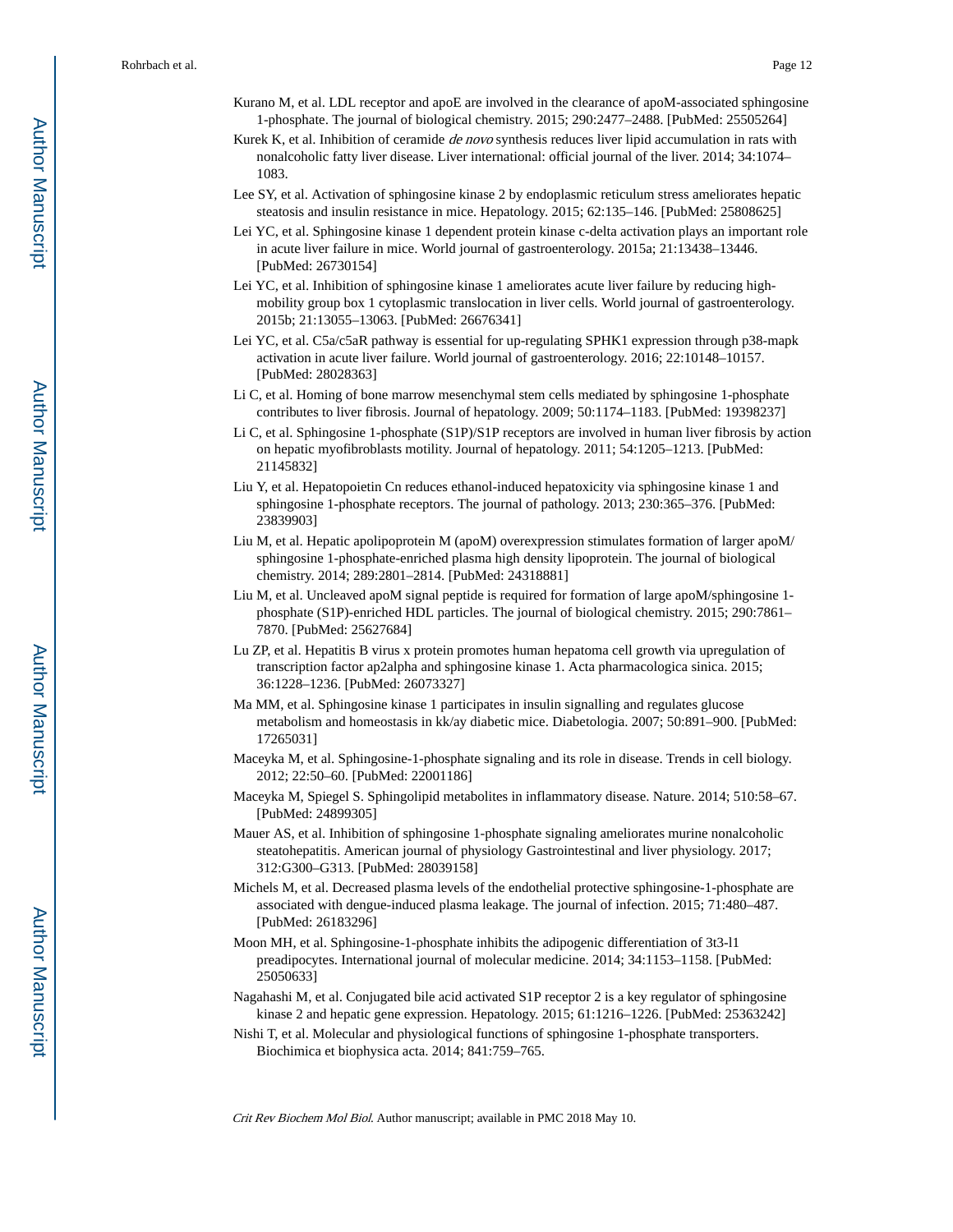- Nowatari T, et al. Sphingosine 1-phosphate has anti-apoptotic effect on liver sinusoidal endothelial cells and proliferative effect on hepatocytes in a paracrine manner in human. Hepatology research: the official journal of the Japan Society of Hepatology. 2015; 45:1136–1145. [PubMed: 25371278]
- Orr Gandy KA, Obeid LM. Targeting the sphingosine kinase/sphingosine 1-phosphate pathway in disease: review of sphingosine kinase inhibitors. Biochimica et biophysica acta. 2013; 1831:157– 166. [PubMed: 22801037]
- Osawa Y, et al. Roles for c16-ceramide and sphingosine 1-phosphate in regulating hepatocyte apoptosis in response to tumor necrosis factor-alpha. The journal of biological chemistry. 2005; 280:27879–27887. [PubMed: 15946935]
- Osawa Y, et al. Acid sphingomyelinase regulates glucose and lipid metabolism in hepatocytes through Akt activation and amp-activated protein kinase suppression. The FASEB journal: official publication of the Federation of American Societies for Experimental Biology. 2011; 25:1133– 1144. [PubMed: 21163859]
- Pagadala M, et al. Role of ceramides in nonalcoholic fatty liver disease. Trends in endocrinology and metabolism: TEM. 2012; 23:365–371. [PubMed: 22609053]
- Pappu R, et al. Promotion of lymphocyte egress into blood and lymph by distinct sources of sphingosine-1-phosphate. Science. 2007; 316:295–298. [PubMed: 17363629]
- Park SW, et al. Sphinganine-1-phosphate attenuates both hepatic and renal injury induced by hepatic ischemia and reperfusion in mice. Shock. 2010; 33:31–42. [PubMed: 19752779]
- Pellicoro A, et al. Liver fibrosis and repair: immune regulation of wound healing in a solid organ. Nature reviews Immunology. 2014; 14:181–194.
- Perz JF, et al. The contributions of hepatitis B virus and hepatitis C virus infections to cirrhosis and primary liver cancer worldwide. Journal of hepatology. 2006; 45:529–538. [PubMed: 16879891]
- Pyne NJ, Pyne S. Sphingosine 1-phosphate and cancer. Nature reviews Cancer. 2010; 10:489–503. [PubMed: 20555359]
- Qi Y, et al. Sphingosine kinase 1 protects hepatocytes from lipotoxicity via down-regulation of IRE1α protein expression. The journal of biological chemistry. 2015; 290:23282–23290. [PubMed: 26240153]
- Rehermann B, Nascimbeni M. Immunology of hepatitis B virus and hepatitis C virus infection. Nature reviews Immunology. 2005; 5:215–229.
- Rosenberg AJ, et al. Design, synthesis, and in vitro and in vivo evaluation of an (18)f-labeled sphingosine 1-phosphate receptor 1 (S1P1) pet tracer. Journal of medicinal chemistry. 2016; 59:6201–6220. [PubMed: 27280499]
- Ross JS, et al. Sphingosine kinase 1 is regulated by peroxisome proliferator-activated receptor alpha in response to free fatty acids and is essential for skeletal muscle interleukin-6 production and signaling in diet-induced obesity. The journal of biological chemistry. 2013; 288:22193–22206. [PubMed: 23766515]
- Ruiz M, et al. High-density lipoprotein-associated apolipoprotein M limits endothelial inflammation by delivering sphingosine-1-phosphate to the sphingosine-1-phosphate receptor 1. Arteriosclerosis, thrombosis, and vascular biology. 2017; 37:118–129.
- Sakamoto H, et al. Host sphingolipid biosynthesis as a target for hepatitis C virus therapy. Nature chemical biology. 2005; 1:333–337. [PubMed: 16408072]
- Saltiel AR, Kahn CR. Insulin signalling and the regulation of glucose and lipid metabolism. Nature. 2001; 414:799–806. [PubMed: 11742412]
- Sanyal AJ, Pacana T. A lipidomic readout of disease progression in a diet-induced mouse model of nonalcoholic fatty liver disease. Transactions of the American Clinical and Climatological Association. 2015; 126:271–288. [PubMed: 26330688]
- Satapathy SK, Sanyal AJ. Epidemiology and natural history of nonalcoholic fatty liver disease. Seminars in liver disease. 2015; 35:221–235. [PubMed: 26378640]
- Sato M, et al. Sphingosine kinase-1, S1P transporter spinster homolog 2 and S1P2 mRNA expressions are increased in liver with advanced fibrosis in human. Scientific reports. 2016; 6:32119. [PubMed: 27562371]
- Schneider-Schaulies J, Schneider-Schaulies S. Sphingolipids in viral infection. Biological chemistry. 2015; 396:585–595. [PubMed: 25525752]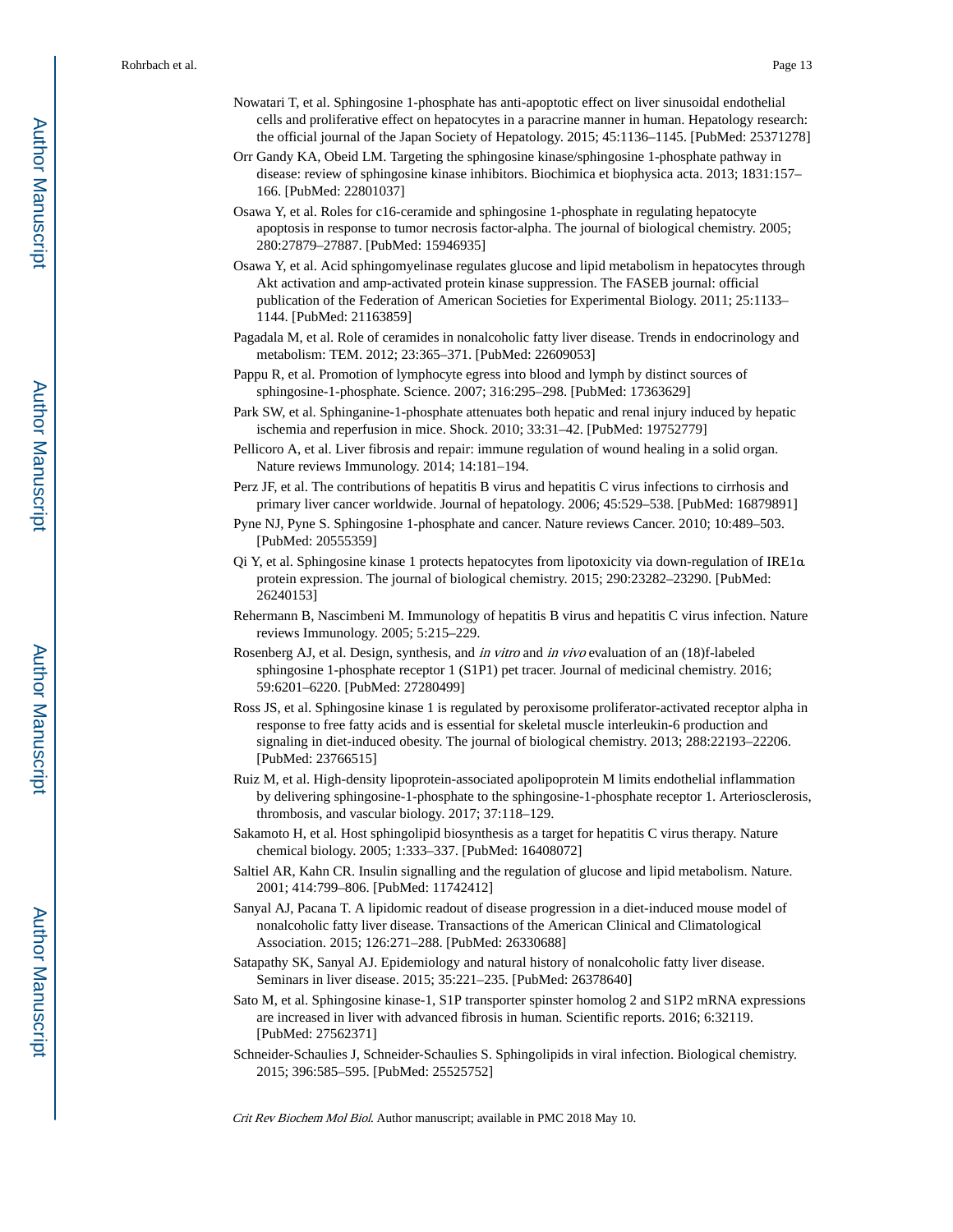- Shi Y, et al. Sphingosine kinase-2 inhibition improves mitochondrial function and survival after hepatic ischemia-reperfusion. Journal of hepatology. 2012; 56:137–145. [PubMed: 21756852]
- Takabe K, Spiegel S. Export of sphingosine-1-phosphate and cancer progression. Journal of lipid research. 2014; 9:1839–1846.
- Tian T, et al. Sphingosine kinase 1 inhibition improves lipopolysaccharide/d-galactosamine-induced acute liver failure by inhibiting mitogen-activated protein kinases pathway. United European gastroenterology journal. 2016; 4:677–685. [PubMed: 27733910]
- Umehara T, et al. Serine palmitoyltransferase inhibitor suppresses HCV replication in a mouse model. Biochemical and biophysical research communications. 2006; 346:67–73. [PubMed: 16750511]
- Wang X, et al. Morin reduces hepatic inflammation-associated lipid accumulation in high fructose-fed rats via inhibiting sphingosine kinase 1/sphingosine 1-phosphate signaling pathway. Biochemical pharmacology. 2013; 86:1791–1804. [PubMed: 24134913]
- Wang R, et al. Exosome adherence and internalization by hepatic stellate cells triggers sphingosine 1 phosphate-dependent migration. Journal of biological chemistry. 2015; 290:30684–30696. [PubMed: 26534962]
- Wang Y, et al. The role of S1PR2 in bile acid-induced cholangiocyte proliferation and cholestasisinduced liver injury in mice. Hepatology. 2017; 65:2005–2018. [PubMed: 28120434]
- Watt MJ, et al. Regulation of plasma ceramide levels with fatty acid oversupply: evidence that the liver detects and secretes *de novo* synthesised ceramide. Diabetologia. 2012; 55:2741–2746. [PubMed: 22854889]
- Xiu L, et al. Intracellular sphingosine 1-phosphate contributes to collagen expression of hepatic myofibroblasts in human liver fibrosis independent of its receptors. The American journal of pathology. 2015; 185:387–398. [PubMed: 25432063]
- Yamane D, et al. Regulation of the hepatitis C virus RNA replicase by endogenous lipid peroxidation. Nature medicine. 2014; 20:927–935.
- Yanagida K, Hla T. Vascular and immunobiology of the circulatory sphingosine 1-phosphate gradient. Annual review of physiology. 2017; 79:67–91.
- Yang L, et al. Sphingosine kinase/sphingosine 1-phosphate (S1P)/S1P receptor axis is involved in liver fibrosis-associated angiogenesis. Journal of hepatology. 2013; 59:114–123. [PubMed: 23466305]
- Yang L, et al. Sphingosine 1-phosphate receptor 2 and 3 mediate bone marrow-derived monocyte/ macrophage motility in cholestatic liver injury in mice. Scientific reports. 2015; 5:13423. [PubMed: 26324256]
- Yatomi Y. Plasma sphingosine 1-phosphate metabolism and analysis. Biochimica et biophysica acta. 2008; 1780:606–611. [PubMed: 17980708]
- Yatomi Y, et al. Sphingosine 1-phosphate induces platelet activation through an extracellular action and shares a platelet surface receptor with lysophosphatidic acid. The Journal of biological chemistry. 1997; 272:5291–5297. [PubMed: 9030602]
- Zhang H, et al. Binding characteristics of sphingosine-1-phosphate to apoM hints to assisted release mechanism via the apoM calyx-opening. Scientific reports. 2016; 6:30655. [PubMed: 27476912]

Author Manuscript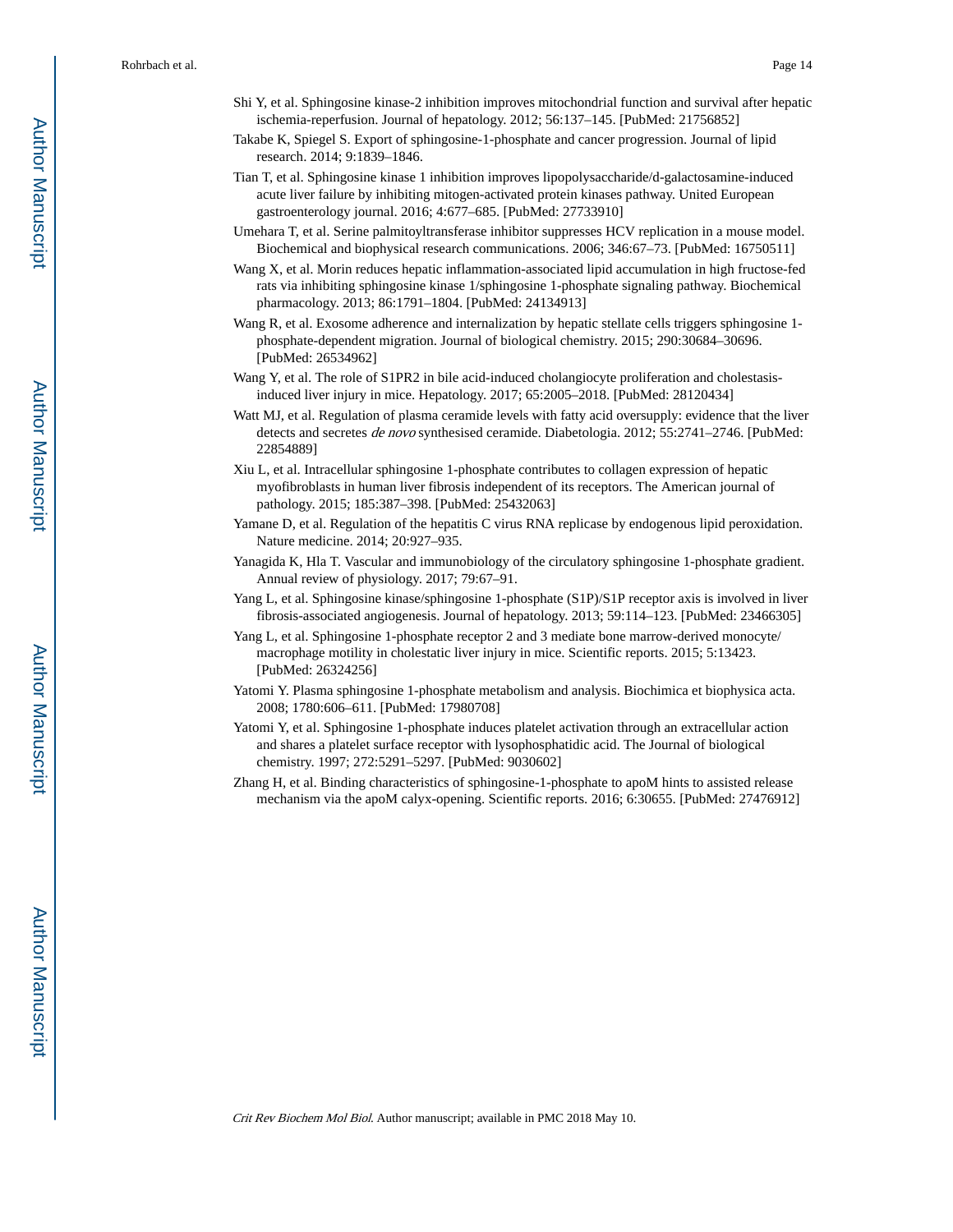

#### **Figure 1.**

S1P signaling in the liver is involved in multiple physiological and pathophysiological processes. This figure depicts several processes regulated by S1P described in the text. S1P promotes recruitment of bone marrow mesenchymal stem cells (BMSC) through activation of S1PRs. In the liver, these cells differentiate into hepatic stellate cells. When quiescent stellate cells are activated due to liver injury, they transdifferentiate to myofibroblasts which express α-smooth muscle actin and secrete collagen I to form the fibrotic extracellular matrix in a S1P-dependent manner. The liver also secretes S1P-containing apoM and S1P/ apoM in HDL promotes endothelial barrier integrity. S1P also regulates hepatic maintenance of serum lipids, glucose levels, and adipocyte development. S1P released from the liver in response to injury promotes recruitment of a variety of immune cells, including liverresident macrophages known as Kupffer cells leading to hepatic inflammation (see color version of this figure at [www.tandfonline.com/ibmg\)](http://www.tandfonline.com/ibmg).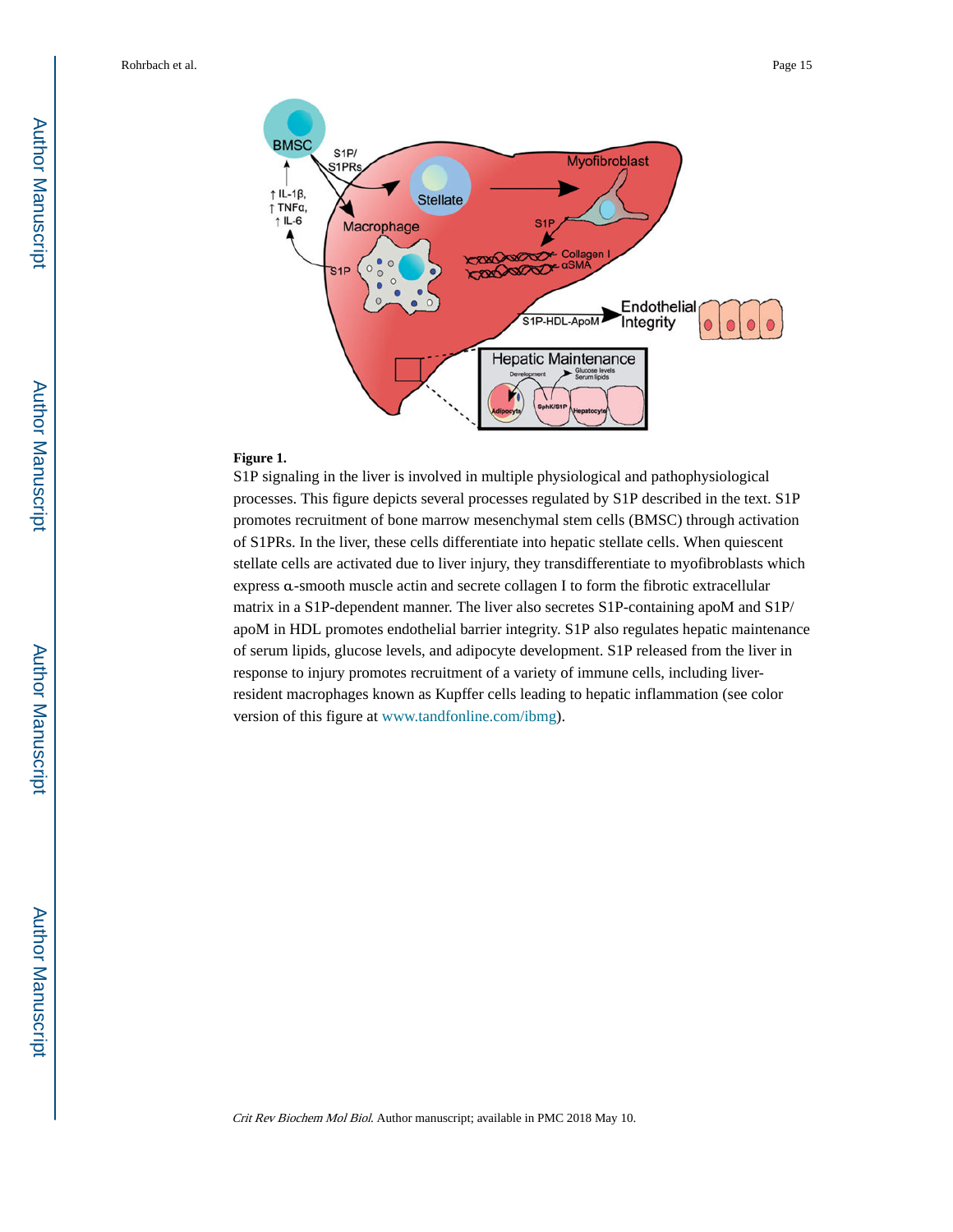

#### **Figure 2.**

S1P regulates progression of nonalcoholic fatty liver disease (NAFLD). This figure illustrates potential roles of S1P in the progression of NAFLD from nonalcoholic fatty liver (NAFL) to nonalcoholic steatohepatitis (NASH) and finally to cirrhosis. Initially S1P increases adipocyte differentiation and accumulation of lipids in the liver. S1P produced in the liver increases pro-inflammatory cytokines such as IL-1β, TNFα, and IL-6, which recruit and activate macrophages to the liver. Lastly, S1P stimulates myofibroblasts to secrete collagen I and α smooth muscle actin (αSMA) (see color version of this figure at [www.tandfonline.com/ibmg](http://www.tandfonline.com/ibmg)).